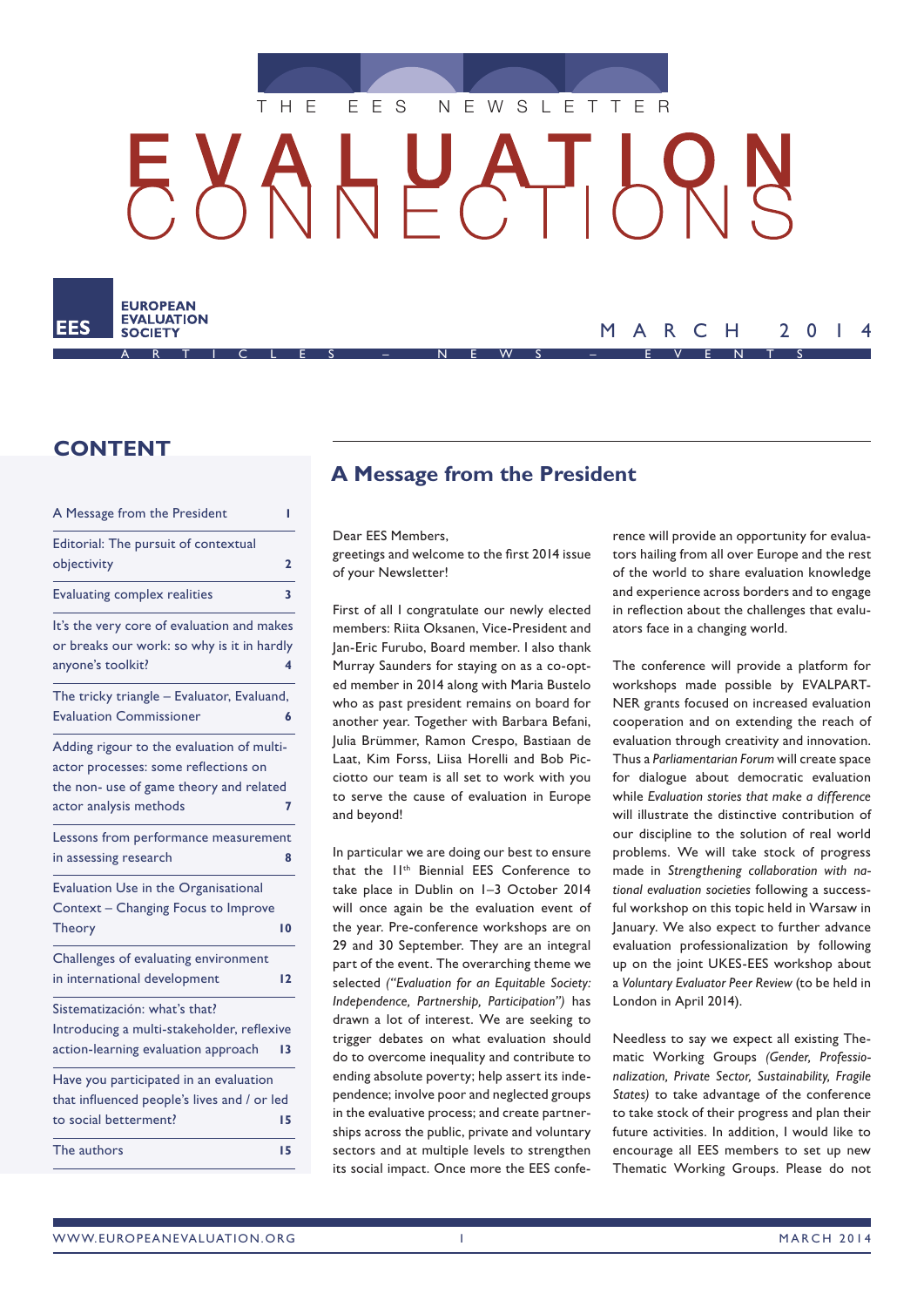## **EXALPATLONS**

hesitate to contact me directly should you be interested in creating a TWG!

This issue of Connections confirms that evaluation is a vibrant and vital discipline that is critically dependent on knowledge exchange and a fulsome contest of ideas and opinions. To better contribute to this mission we have reconstructed the EES website. **The revamped website will be launched**  **on the 6th of March!** It will feature a blog section to facilitate exchange of views on controversial evaluation topics. It will make possible user-friendly participation in forums. It will enhance networking within and across Thematic Working Groups. Last but not least it will host a specific forum operated by the Network of Evaluation Societies of Europe (NESE) dedicated to interactive exchanges among evaluation societies.

I invite you all to take an active part in shaping the future of EES. Celebrating our diversity, exploring new evaluation frontiers and bringing us closer together is what I am after – and what Connections is all about. I very much look forward to hearing from you and to welcoming you in Dublin.

Claudine Voyadzis, EES President

## **EDITORIAL: THE PURSUIT OF CONTEXTUAL OBJECTIVITY Robert Picciotto**

Validity and rigour are cornerstones of the evaluation endeavour. Accordingly all evaluation guidelines enshrine absence of bias and avoidance of conflict of interest as prime characteristics of ethical evaluation. At the same time fulsome engagement with stakeholders and intimate understanding of the context (including the force field within which evaluations are carried out) are prerequisites of high quality evaluative work. On the one hand evaluators cannot take sides in order to preserve their credibility. On the other hand they cannot afford to ignore the passions and interests of those likely to be affected by the evaluation process.

This is where critical systems thinking comes into its own since, according to Martin Reynolds, it is designed to tackle the complicated reality of interconnectedness, i.e. not only the *inter-relationships* of the entities involved in or affected by the program being evaluated but also their multiple *perspectives* and the conflict ridden complexity that arises from their contrasting *boundary* judgements. In particular, equity-focused evaluations force evaluators to confront the contest between ethical considerations and the realities of power imbalances.

Thus systems thinking induces evaluators to probe who gets what; who owns what; who does what; and who and what gets affected. How to go about this in practice is the focus of lane Davidson's article. She stresses that answering questions about quality, value and/or importance lies at the core of the evaluation process. She observes that too many evaluators get lost in indicators, metrics and stories so that they fail to visualize what worthwhile outcomes look like and often lack the inclination or the skills to (i) devise evaluation rubrics that generate unambiguous measures of programme quality, (ii) capture pertinent data derived from such rubrics and (iii) aggregate the resulting findings into higher level conclusions that serve summative or formative evaluation goals responsive to the needs and aspirations of evaluation stakeholders.

Bastiaan de Laat's contribution unpacks the diverse roles played by programme managers, evaluation commissioners and evaluators. They make up a "tricky triangle" that shapes evaluation within or between organizations. Depending on the governance configuration one of these actors may be able to capture another with important consequences for evaluation protocols. This holds major implications for the incentives framework that drives the evaluation process. In turn, Leon Hermans explores the untapped potential of game theory in evaluation and concludes that the limited resort to actor analysis can itself be explained by the complex games that evaluation stakeholders play.

Steven Hojlund goes even further by putting forward the paradoxical hypothesis that evaluations that are useful to society are unlikely to be carried out or used since most organizations view evaluation as a way to justify what they do. The dire consequences of distorted incentives also emerge in the article by Sirkka Immonen et.al. which explores the interface between monitoring and evaluation in international research organizations and confirms that a misplaced focus on input and output indicators that are relatively easy to measure discourages the creative and innovative behaviours without which research value cannot be generated.

Just as in the field of agricultural research, environmental protection programmes bring up tough evaluation dilemmas. Thus Juha I. Uitto stresses the critical role of time horizons, cross border effects, risk, uncertainty and complexity in the choice of pertinent methods in development cooperation. Echoing lane Davidson's concerns about the need to carry out evaluative syntheses his article highlights the "micro-macro paradox" where individual interventions deemed to be successful by micro level evaluations do not appear to generate commensurate benefits at national or global levels.

Closing the March issue of Connections, the Esteban Tapella and Pablo Rodríguez-Bilella article reverts to the theme of complexity and uncertainty evoked by the multi-stakeholder, reflexive action-learning evaluation approach called *sistematización*. This approach is little known outside Latin America. Yet it shares with systems thinking a reluctance to adopt linear cause-effect logic models. Instead it captures and maps the dynamics and interdependencies that influence outcomes in specific cases and it encourages partners and communities to bring new interpretations to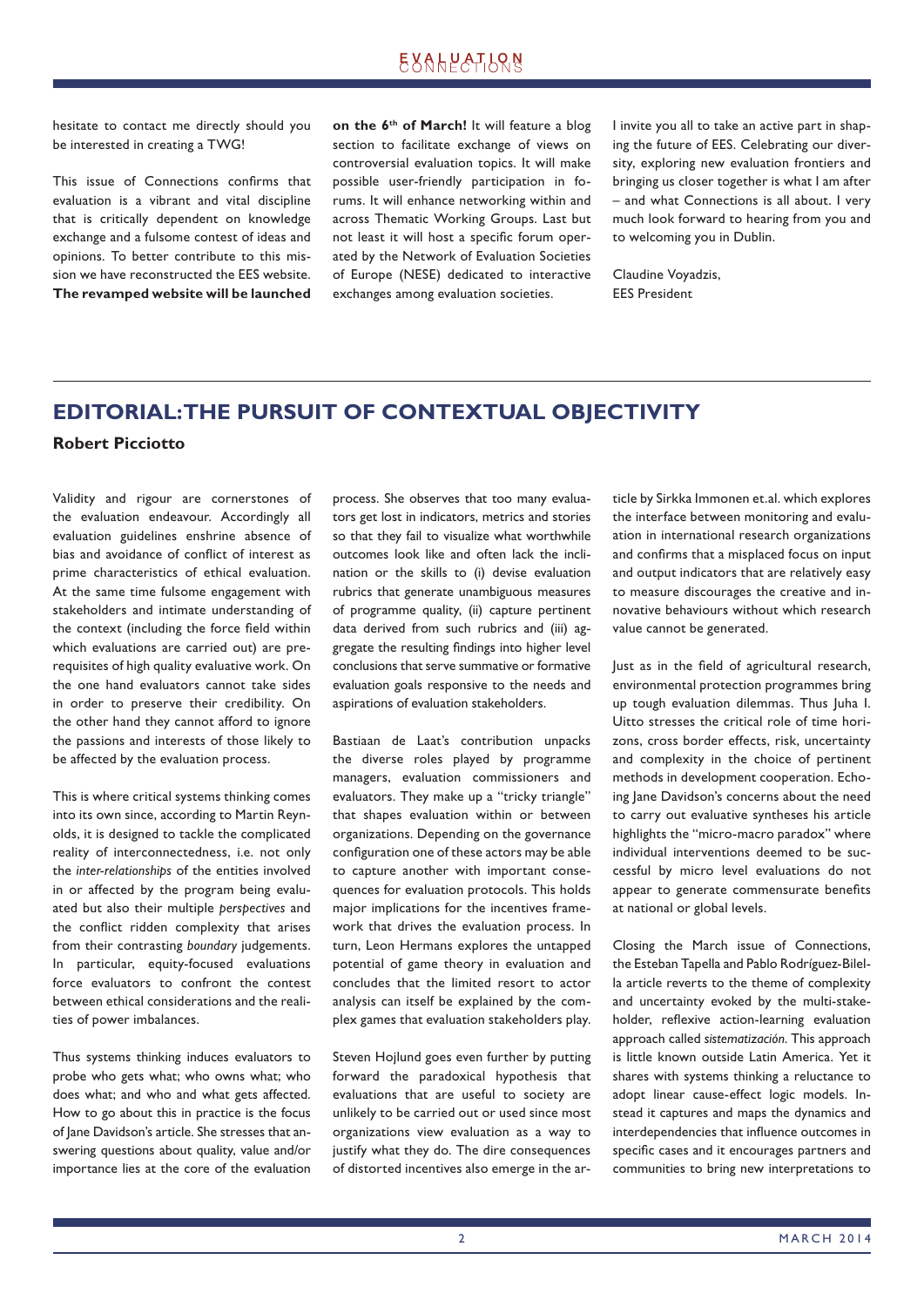# **EXALPATION**

the learning process by contributing narratives to the multifaceted story of the overall intervention.

To be sure no single evaluation model can lay claim to resolving all the tensions that arise when detachment and objectivity are expected to be combined with sensitivity to the unique social and cultural factors that shape policies and programs. approaches. Evaluation commissioners and programme managers are not held to the same standards

of non-partisanship that evaluators are committed to uphold. Accordingly the search for contextual objectivity will long continue to challenge evaluators in the real world of evaluative practice just as it has in the domain of quantum physics where the term originates<sup>1</sup>.

1 In quantum physics the measurement result of an observable depends on the arrangements made to measure it.

# **EVALUATING COMPLEX REALITIES<sup>1</sup> Martin Reynolds**

Two parallel methodological developments and associated traditions of thinking have emerged within the global evaluation community. They deal specifically with evaluating complex realities through complexity thinking and systems thinking. Complexity thinking draws on complexity science and the revelations regarding the incidence of non-linear interconnectedness amongst entities. The tradition departs from Newtonian science which it caricatures as dealing with mechanistic linear relationships of simple cause and effect. Within the tradition of scientific practice the evaluand is characterised as being 'complicated' rather than 'complex'.

Complicated situations have interconnected entities which can with various degrees of difficulty be subject to the certainties of design or programming. They are essentially predictable and can be controlled. Complex situations, on the other hand, are harder to plan. They are essentially uncertain, unpredictable, and significantly uncontrollable. Perhaps the most familiar illustration of complexity is the 'butterfly effect'  $-$  the proposition by meteorologist Edward Lorenz in the 1960s that a flapping of a butterfly wings in South America may lead to significant weather events, such as a hurricane, at a far removed distance, say, North America.

The effect works socially as well as biophysically. The on-going 'Arab Spring' events giving rise to national and international upheavals can be linked back to the personal action and tragedy of one disaffected individual in Tunisia being denied his livelihood opportunity to sell vegetables.

Systemic emergence is a term often used amongst complexity practitioners to describe effects of uncertainty, unpredictability, and uncontrollability. However, one of the concerns sometimes expressed by evaluators grappling with such issues is a sense of hopelessness arising from notions of systemic emergence.

Where events of an evaluand are regarded as 'other-worldly' what hope is there of making meaningful evaluations? Concern for systemic effects might be expected to invite greater attention to systems thinking. Curiously though there appears to be relatively little attention given to this longer tradition of thinking in practice for evaluating complex realities.

Where reference to systems is made it tends to be confined to an assumption that systems are merely sets of interrelated entities. The systems-based evaluation presented here takes a more nuanced-view of complexity and systems in emphasising the role of systems in not only representing sets of interrelationships, but as proxy to perspectives about such interrelationships and interdependencies. In other words, systems might be used as ontological devices to represent reality – as with complexity thinking – but also as epistemological devices or conceptual constructs to actively learn about and transform reality. Such a systems-based evaluation will have explicitly subjective components that interplay with the real world. But how might these systems devices be different from other subjective devices used for evaluation such as the use of story-telling in, say, action research?

Drawing on the sub-tradition of critical systems thinking (CST), 'reality' is very much kept in check with a systems-based evaluation. The 'real world' of CST comprises not only the complicated reality of interconnectedness of entities – *inter-relationships*, but also the complex reality of multiple *perspectives* on the real world, as well as the conflict ridden reality of social and ecological tensions arising from contrasting *boundary* judgements associated with contrasting perspectives (cf. Williams, 2013). Boundary conflicts in this latter instance have expression in the ethical domain regarding contested ideas of what's good and what's right, but also in the political domain regarding, for example, how 'goodness' and 'rightness' might be circumscribed by social relations of power (gender, religion, ethnicity, sexuality, socio-economic status, etc. etc.).

Equity-focused developmental evaluation based on CST, at its simplest attempts to provide a handle for evaluators to unlock these complicated, complex, and conflict ridden realities. One particular handle from CST is a powerful reference system – critical systems heuristics (CSH) – based on the works of two systems philosophers; C. West Churchman from an American prag-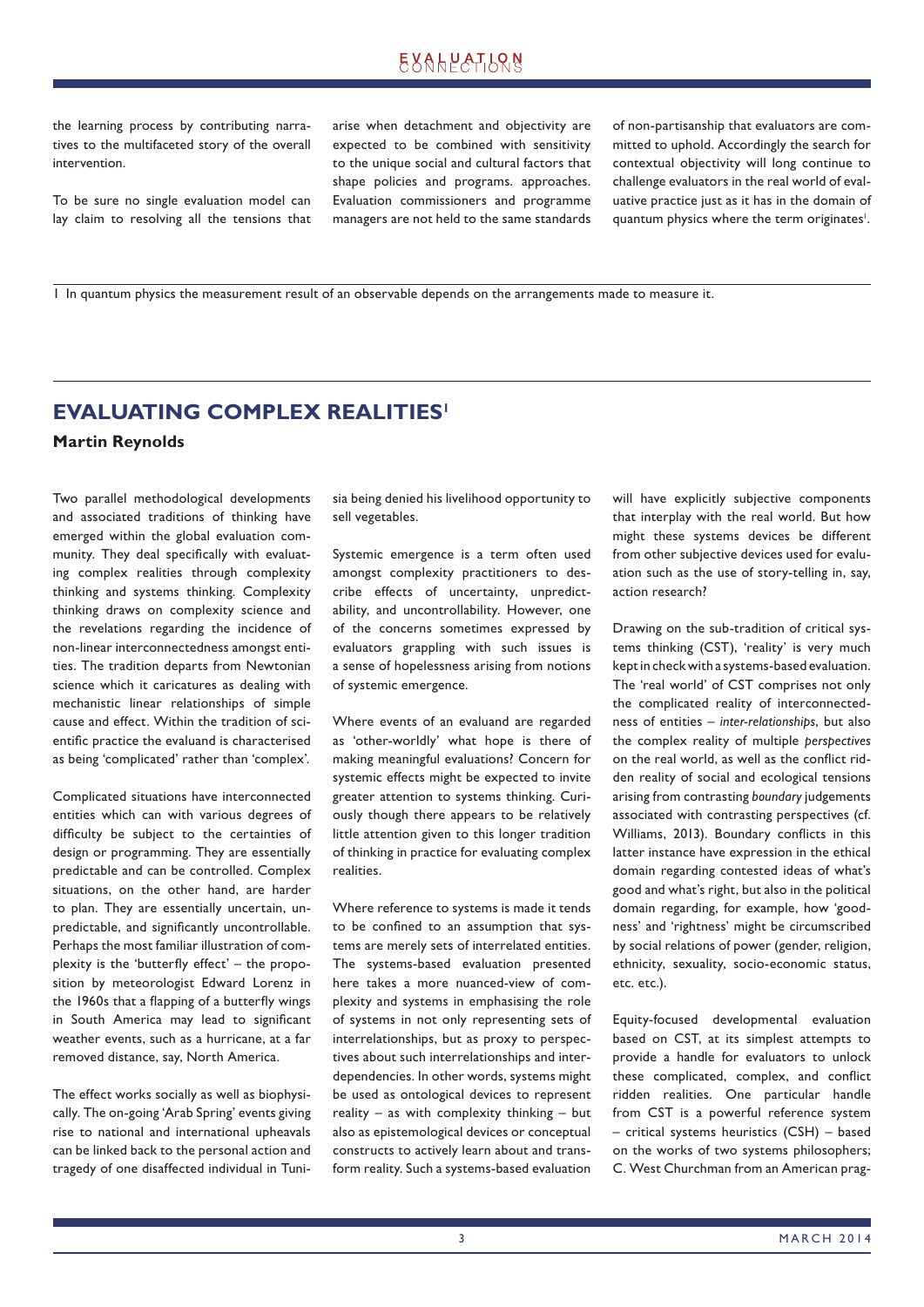matist tradition, and Werner Ulrich based in Switzerland from the more European critical social theorist tradition. The evaluand chosen to illustrate the workings of CSH in the article is the Narmada Dams project in India. The article is based on a desktop evaluation undertaken with my colleague Bob Williams, which was commissioned by UNICEF in order to illustrate the helpfulness of systems thinking for equity-focussed evaluations (Bamberger and Segone, 2012).

The Narmada Dams were initiated in 1949 as flagship interventions for the newly independent India. Until now, they remain a source of considerable controversy and debate. Indeed, the projects were chosen for the UNICEF commission because of their widespread and longstanding ethically and politically contentious implications.. With a focus on promoting equity three quite unique features of using critical systems thinking may be drawn. First, there is an explicit attempt at exploring the inter-relationships between values, power, knowledge and legitimacy, which are at play in any evaluand. Using the handle of CSH questions regarding who gets what are linked with associated questions of who owns what, who does what, and who and what gets affected in the process.

Second, as against conventionally *applying* value judgements in an evaluation, there is an imperative towards *developing* value in a CST-based evaluation. In other words, the evaluator is regarded very much as an active player in the evaluand, rather than as a passive observer. S/he may be involved with either sustaining/reinforcing the existing status-quo or be part of meaningful transformation in developing value.

Thirdly, with a pro-equity focus CST invites possible convergence and compatibilities with other existing methods of evaluation. Hence the imperative is not to substitute a new 'method' to replace other methods, but rather to seek ways in which systems thinking may articulate purposefully with the existing skill-sets of practising evaluators. The result is a meaningful, though not necessarily exclusive, correspondence with, theories of change, programme evaluation, developmental evaluation and realist evaluation. Moreover, contemporary systems thinking can, given its particular focus on inter-relationships, incorporate insights from complexity science. However, a key point of departure from complexity science remains with appreciating 'systems' more as (abstract) conceptual tools for exploring and designing purposeful change than as mere representations (obstructs) of complex realities.

### **References**

Bamberger, M and Segone, M. (eds.) (2012). *Evaluation for equitable development results.* New York, UNICEF.

Reynolds, M. (2014). "Equity-focused developmental evaluation using critical systems thinking." *Evaluation* **20**(1): 75–95.

Williams, B. (2013). "Three core concepts: inter-relationships, perspectives, boundaries." *Evaluation Connections: Newsletter of the European Evaluation Society* **June 2013**.

1 A fuller treatment is in Reynolds, M. (2014).

# **IT'S THE VERY CORE OF EVALUATION AND MAKES OR BREAKS OUR WORK: SO WHY IS IT IN HARDLY ANYONE'S TOOLKIT?**

**E. Jane Davidson**

It's shocking but true: there's a critically important 'core' to evaluation that absolutely makes or breaks our work. It's so essential that if it's missing, we can't defensibly put the word 'evaluation' in the title of a report or presentation. Yet the vast majority of those who identify as evaluators don't even have it in their toolkit. It is *evaluative synthesis*, arguably the most important of the methodologies that are distinctive to our discipline. Simply defined, evaluative synthesis is the systematic combination of evidence with definitions of 'quality' and 'value' to draw well-reasoned and defensible conclusions about performance.

We can think of evaluative synthesis as having three levels – micro, meso and macro, as the illustration below shows. Conclusions about overall programme value (or worth) are generally determined based on answers to a set of high-level evaluation questions. In order to answer them, we break them down into sub-questions, which are then 'operationalised' – from left to right. Synthesis is the process of packing these evaluative ingredients back together – from right to left – to directly answer the high-level evaluative questions.

All evaluations, by definition, should be answering questions about quality, value and/ or importance, so all evaluations will need micro- and meso-level synthesis. This holds not just for summative evaluation, but also for formative and developmental evaluation.

The main steps involved in evaluative synthesis are':

- 1. Develop a set of high-level *evaluative* questions to guide the whole evaluation (e.g. how well is the programme designed? How worthwhile are the outcomes?), broken down into sub-questions as appropriate.
- 2. Identify the appropriate bases for defining what a "worthwhile outcome" and a "good programme design" (etc.) should look like in this context (i.e. where the 'values' come from, and why).
- 3. Devise one or more evaluative rubrics to define what the mix of evidence would look like if the answers to your evaluative questions and sub-questions are "excellent", "unacceptable", etc.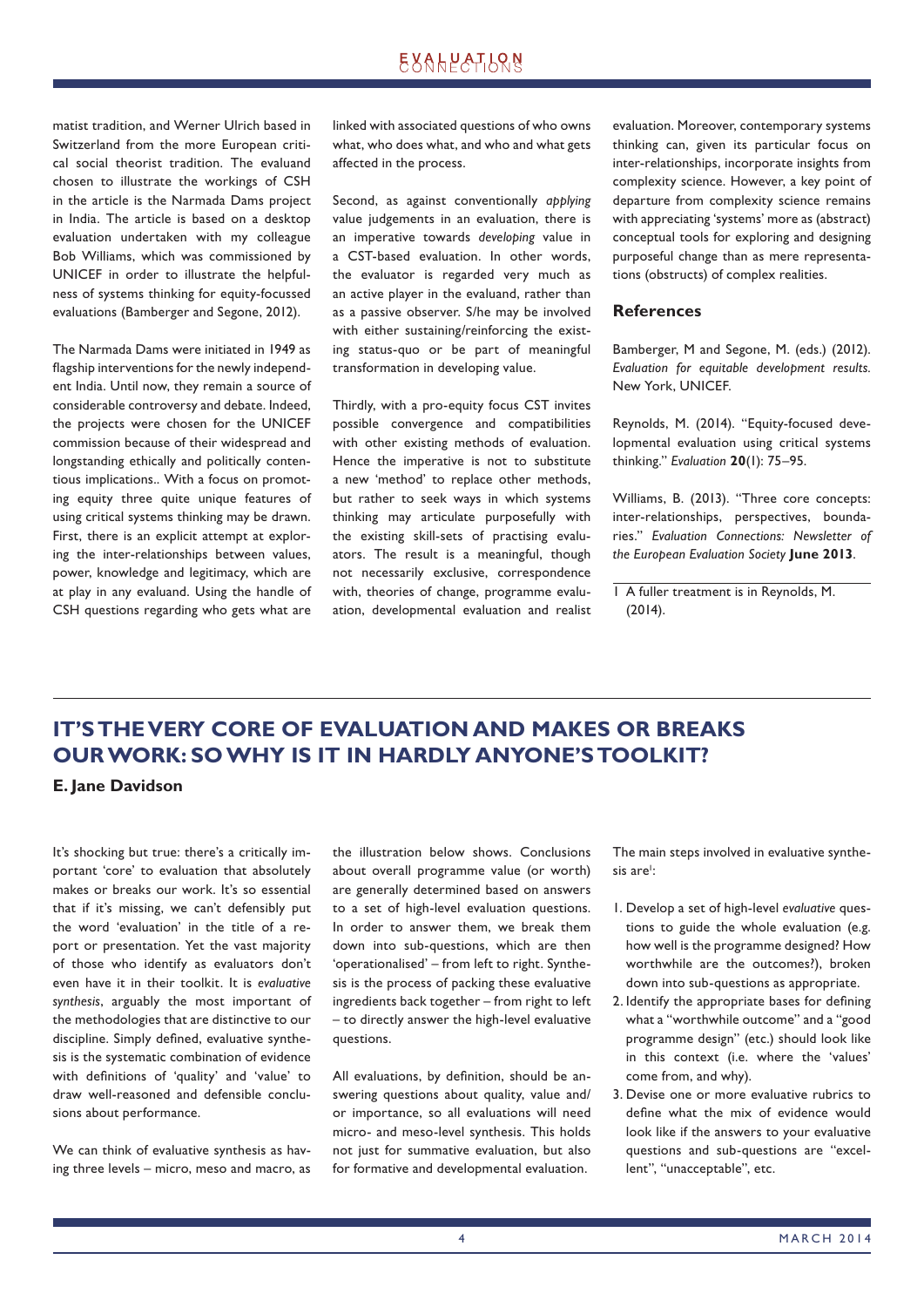

*Source: Actionable Evaluation workshop materials (in-house training), © 2013 Real Evaluation Ltd., used with permission.*

- 4. Design the right mix of data capture instruments and protocols to gather evidence that goes straight to the heart of quality (as defined in the evaluative rubrics).
- 5. Conduct micro-level synthesis, i.e. interpret evidence using the evaluative rubrics (may be done independently by the evaluation team or in collaboration with stakeholders).

 The 'output' at this point is a set of explicitly evaluative conclusions pertaining to lower-level questions and/or specific outcomes or other criteria. The next steps involve aggregating these micro level conclusions up to give answers to your high-level questions that guide the entire evaluation.

- 6. Strengths, weaknesses, successes and disappointments are far more actionable if we know which are critically important, which are important but not key, and which are plusses or minuses but not that important. Use needs assessment and other relevant evidence to transparently determine which are which.
- 7. Having worked out the relative importance of evaluative findings, determine how the evidence on multiple dimensions should be synthesised to generate answers to the high-level evaluative questions. [This is not just a 'weight and sum' exercise; there are many different synthesis options

depending on the evaluative reasoning that makes the most sense.]

- 8. Drawing on relevant expertise and stakeholder input as appropriate, consider the evidence and conduct the meso-level synthesis.
- 9. If one of the high-level questions pertains to the overall worth of the entire policy or programme a macro-level synthesis is also required. 'Paint a picture' of what programme performance will look like overall at various levels (i.e. a whole-programme rubric) and then apply it to draw an overall conclusion.

Evaluative synthesis is the antidote for evaluations that get lost in indicators, metrics and stories. It helps get clear, straight-to-thepoint – but not overly simplistic – answers to important evaluative questions. Building evaluative synthesis expectations into Terms of Reference is a critically important first step. Many evaluation commissioners will need expert advice in order to so, and to ensure expectations are met as the evaluation project unfolds. So will evaluators still learning to master these methodologies themselves.

### **References**

BetterEvaluation. *Synthesize data from a single evaluation.* http://betterevaluation.org/ plan/synthesize\_value/synthesize\_data\_single\_evaluation

[Includes a downloadable 2-page PDF summarising the main options for evaluative synthesis.]

Coyle, J., Hutchinson, K., & Davidson, E. J. (2013). *Evaluation rubrics with E. Jane Davidson.* Adventures in Evaluation podcast series. http://adventuresinevaluation.podbean. com/2013/12/08/evaluation-rubrics-with-ejane-davidson/

Davidson, E. J. (2005). *Evaluation methodology basics: The nuts and bolts of sound evaluation.* Thousand Oaks, CA: Sage.

Davidson, E. J. (2013). *Actionable evaluation basics: Getting succinct answers to the most important questions* [minibook]. Real Evaluation. [Also available in Spanish, *Principios básicos de la evaluación para la acción*, and coming soon in French, *Les essentiels de l'évaluation tournée vers l'action.]* http://realevaluation.com/read/ minibooks/

Davidson, E. J. (2014, forthcoming). *Evaluative*  Synthesis. UNICEF Office of Research Metho dological Brief No. 10.

Scriven, M. (1991). *Evaluation thesaurus*  (4th ed.). Thousand Oaks, CA: Sage.

<sup>1</sup> These are presented in more detail in *Actionable Evaluation Basics* and in a forthcoming UNICEF methodological brief on this topic.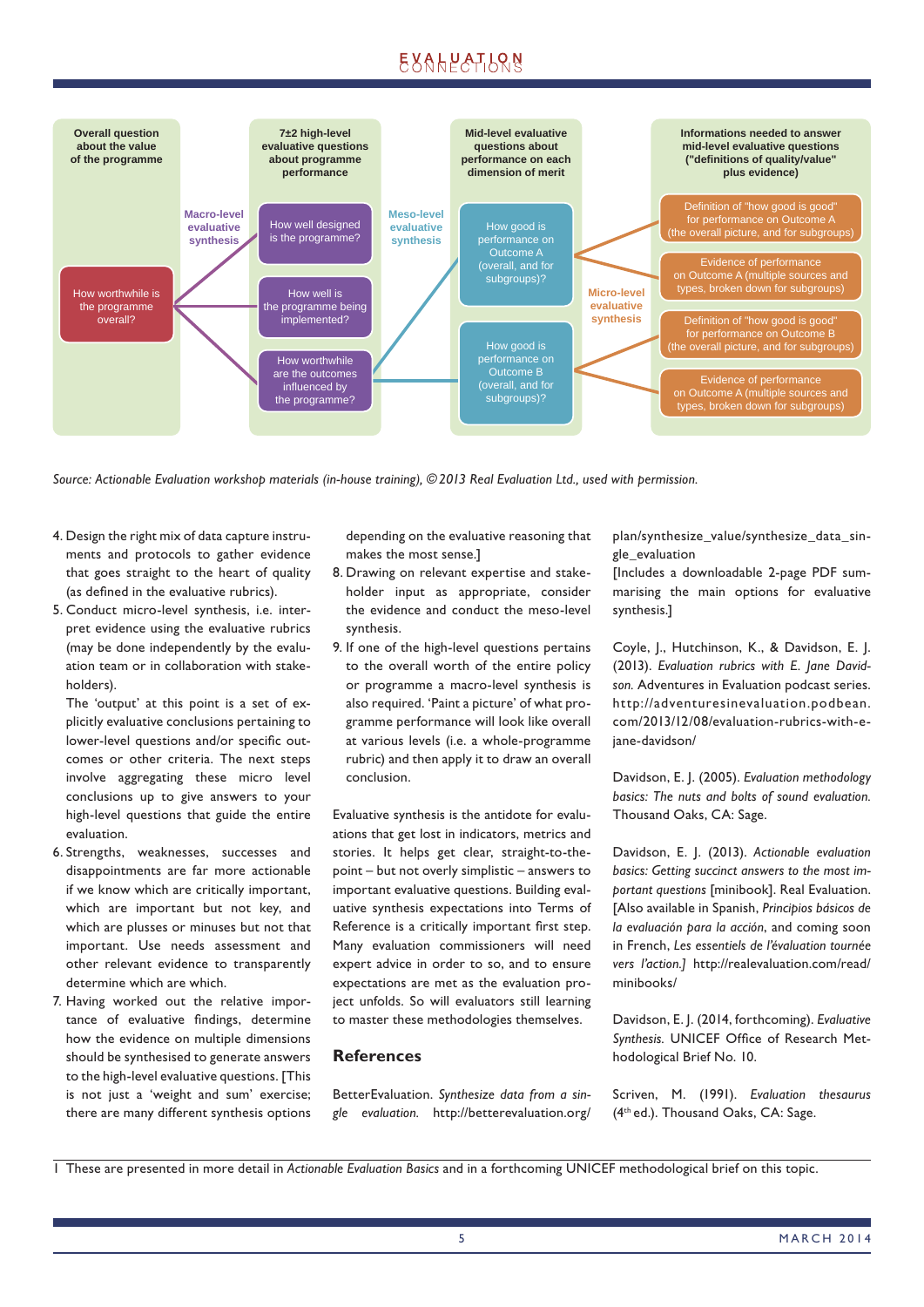# **THE TRICKY TRIANGLE – EVALUATOR, EVALUAND, EVALUATION COMMISSIONER1**

### **Bastiaan de Laat**

The evaluation literature generally distinguishes between two main roles in the evaluation process: the *evaluator* and the *evaluand*. The former performs the evaluation. The latter is the evaluated entity, e.g. a project, a programme, a policy or an institution. The evaluator can be either internal or external to the organization responsible for implementation of the evaluand. Traditionally one therefore contrasts "internal evaluation" with "external evaluation."

Within this dichotomy, the role of the *evaluation commissioner* is overlooked. This article proposes a simple analytical framework to analyze the evaluation commissioner role alongside the roles of evaluator and the evaluand: the *tricky triangle*. It is tricky because of the sensitive and sometimes conflicted relationships among the three entities. It is also tricky because the roles each of the three are expected to play often turn out to be quite different from what is generally supposed. In particular, externality does not guarantee independence.

Assuming three different roles for actors belonging to one, two or three different organizations, simple arithmetic leads to *five* possible configurations. Their treatment below is of course stylized and it does not exhaust all the possible arrangements within an organization.

Configuration I: Threefold separation. This is where roles are institutionally separated, i.e. evaluation commissioner, evaluator and evaluand belong to three distinct organizations. For example, a national ministry may commission an external consultancy firm to evaluate a program it is financing but which is implemented by a separate agency. This configuration is common in northern EU countries, where much policy implementation is traditionally performed by implementing agencies independent from, yet steered by, national ministries.

In terms of ensuring credibility and objectivity, this configuration is often considered ideal, since the roles of evaluation commissioner and evaluand are separated thus enhancing the likelihood that the evaluation will be independent. There are pitfalls however, e.g., the evaluation commissioner may adapt the Terms of Reference (ToR) to its own agenda; influence the evaluation questions to be asked or prescribe the methodology to be adopted. Or the fee dependent evaluator may be induced to avoid sensitive issues or denied access to evaluand information.

**Configuration II: Self-Evaluation.** This is when the evaluator and the evaluand overlap, i.e. when the persons responsible for programme implementation are mandated to perform the evaluation. This is the central idea behind the *self-evaluation* concept and it often materializes when the evaluand reports to a third party. In such cases no evaluation commissioner is needed and selfevaluation practice is ruled by internal or external procedures.

The credibility of this approach is determined by the extent to which self-evaluators play the game seriously and honestly. The rationale behind it is that people and organizations want to learn and progress through selfexamination and analysis of their achievements against set objectives. Therefore, this configuration is most appropriate for formative or developmental evaluation rather than accountability. It may also be used as a complement to other configurations, e.g. when an internal independent evaluation unit attests to the quality of self-evaluation products and processes.

**Configuration III: Evaluation Commis**sioner = Evaluator. This configuration occurs when the evaluation commissioner and evaluator coincide but the evaluand is separate. While odd, this set up is not uncommon. It exists for instance within some bilateral development agencies, i.e. when the evaluand is the program or project in a partner country and the evaluation is carried out by an evaluation department located *within the funding agency*.

This often leads to hybrid configurations. First, boundaries may be blurred since part of the implementation responsibility lies inhouse so that the agency may be vulnerable to bias given its *parental* role so that the configuration may be perceived as a variant of Configuration IV below. Hybridisation may also occur when external evaluators are brought in – reverting back to Configuration I. Finally, even if evaluation work is contracted out, the internal evaluator may retain a substantial role (e.g. in setting ToRs or taking responsibility for part of the fieldwork or the final evaluation report). In such circumstances, the internal evaluation department takes the intellectual lead and the resulting configuration differs from Configuration I and IV even though an external consultant is involved.

**Configuration IV: Internal Evaluation:** *All Within One Organisation.* When evaluation commissioner, evaluator and evaluand are located within the same formal organization, the literature usually refers to *internal* evaluation. This is often the case within multilateral development banks (MDBs) and other multilateral organizations. Nevertheless, the three roles are generally well separated, with evaluation under the responsibility of dedicated evaluation *units* or *offi ces* reporting to executive boards, not to the management of the organization, and financing or implementation of programs under the responsibility of operational services.

It has been suggested this configuration causes role pressure for evaluators embedded in the very setting that they are evaluating. However, the likelihood of a positive bias has less to do with the fact that the evaluation unit is internal to the organization than to the adequacy of safeguards that are put in place to guarantee independence. "Good practice standards" that guarantee the independence of internal evaluation units exist<sup>2</sup> but strict adherence to them is not a given.

**Configuration V:** The Evaluand as Commis*sioner.* This is when evaluation commissioner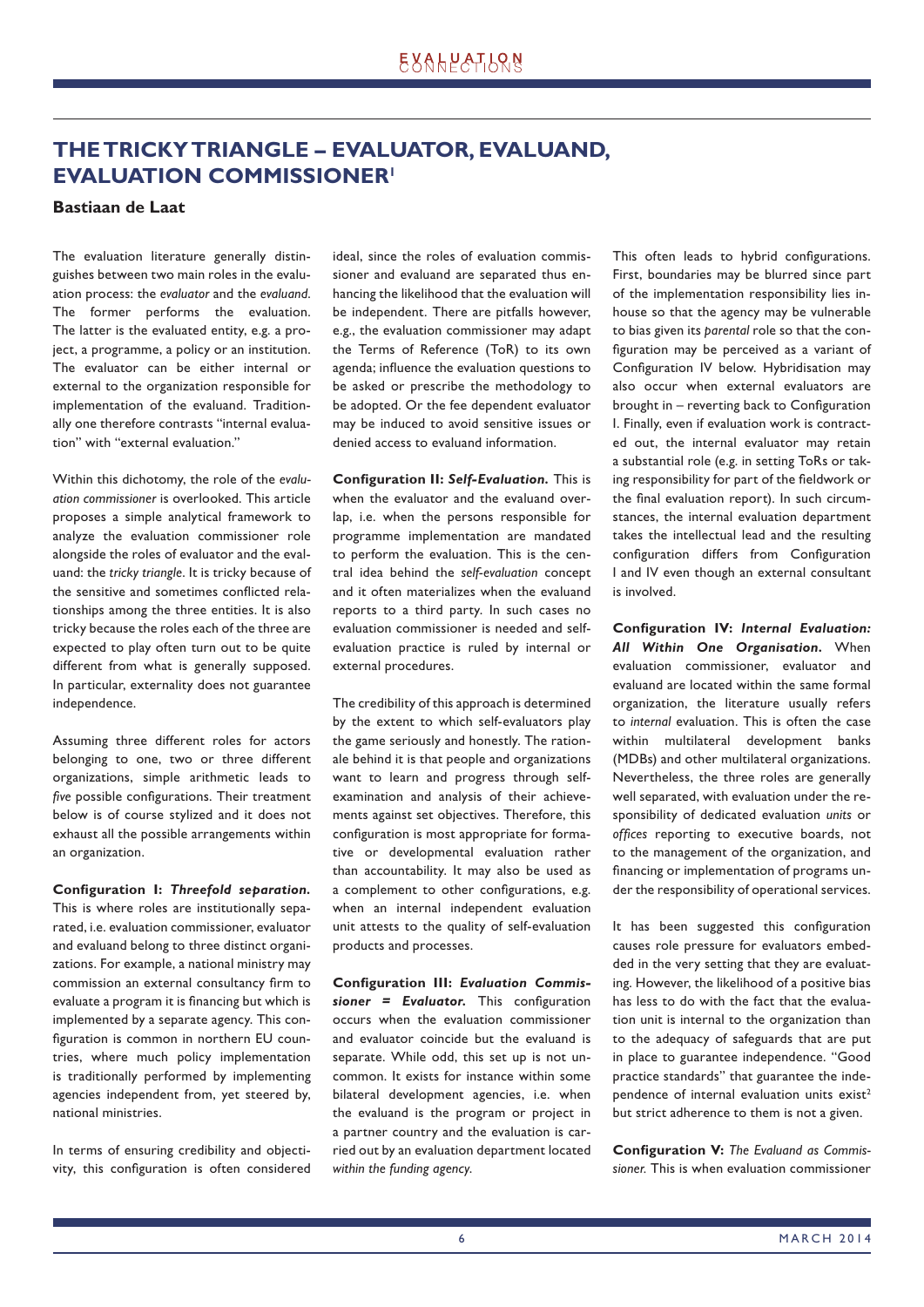and evaluand are part of the same organization and the evaluator is external. This structure is *the least desirable* from the point of view of evaluator independence and accountability as criticism is generally difficult for the evaluand to accept and evaluand influence on the evaluator is strong. A variant of this configuration involves evaluations commissioned and managed by *internal evaluation units* which belong to the same organization but are not directly involved with the evaluated programs. These act as a buffer between the external evaluator and program management with varying degrees of effectiveness depending on the degree to which the internal evaluation unit is independent.

**Conclusion.** The Tricky Triangle model provides a framework that facilitates systematic exploration of real-life situations. It brings out the risks that threaten evaluation independence. It identifies the strengths and weaknesses of different configurations and points to possible measures that enhance the integrity of the evaluation process. It demonstrates that evaluator independence can only be partly understood by applying the traditional internal/external distinction still widespread in the literature. Whether evaluation is internal or external is not the key to understanding the tensions inherent in the tricky triangle of evaluation governance. Resolving such tensions hinges on the roles actually played by each of the three parties.

*Disclaimer: Any views and opinions expressed by*  the author do not necessarily reflect the views *and opinions of the European Investment Bank.*

- 1 A fuller treatment of this topic is in Chapter 2 of Marlène Läubli Loud & John Mayne (eds), *Enhancing Evaluation Use: Insights from Internal Evaluation Units*, Sage, 2013 (pp15–36).
- 2 In 2003 the Evaluation Cooperation Group (ECG) of the multilateral development banks adopted a framework for assessing evaluation independence along four dimensions: organizational, behavioral, avoidance of conflict of interest, and protection from outside interference.

# **ADDING RIGOUR TO THE EVALUATION OF MULTI-ACTOR PROCESSES: SOME REFLECTIONS ON THE NON- USE OF GAME THEORY AND RELATED ACTOR ANALYSIS METHODS1**

### **Leon Hermans**

The evaluation community shows a great concern for analytical rigour in assessing impact in order to provide evidence-based information to policy makers about relevant, effective and efficient practices. Still, we should not want evaluations to stop there. True accountability and learning demand an *explanation* of observed impacts, for which we should strive to achieve similar levels of analytical rigour as for establishing impacts.

Many impacts come about through implementation trajectories that involve various organizations and different people in different roles. Explaining the outcomes of such multi-actor processes is different from establishing a link between some of the inputs (programmes and policy choices) into these processes and some of their outputs. Explaining why a link exists requires methods that look into the (multi-actor) processes through which inputs are transformed into outputs.

This is an area where important gains can still be made. For instance, Abhijit Banerjee and Esther Duflo make a compelling case for the use of RCTs to establish impacts of development interventions<sup>2</sup>. But when it comes to explaining impacts, or arriving at testable hypotheses, they often fall back on anecdotal evidence and chance encounters with individuals. The resulting explanations may be rigorous and grounded in theory but they are not transparent.

Adding rigour to the *explanation* of observed impacts calls for methods based on models of actor interactions solidly grounded in theory and validated by prior social science research in a variety of contexts. Methods that meet these requirements may be labelled "modelbased actor analysis" tools. The underlying models help to develop informed and testable hypotheses and/or to build explanatory models of observed impacts. Game theory methods fit in this domain, as do social network analysis, comparative cognitive mapping, argumentative analyses or transaction models.<sup>3</sup> Surprisingly they have not been widely used in the evaluation domain. There are exceptions but far fewer than warranted<sup>4</sup>.

Why some programmes or policies are explicitly aimed at actor-processes, at building networks or strengthening communities. For these, actor analysis and social network methods are in fact being used and increasingly so… However, many other social programmes and conventional interventions aimed at increases in income, food security, health services or water availability work through actors and would benefit from the use of game theory tools and related methods. For instance, impacts in education come about as a result of interactions between teachers and students within a setting shaped by parents, school, the Education Ministry, inspectorates, the developers of educational materials, to name just a few. Shouldn't these processes warrant looking into? What assumptions regarding factors within the authorizing environment and the decision making processes help explain outcomes? Shouldn't we look into the "black-box of implementation"? How can the interactions that shape the outcomes of implementation processes be made visible?

Some evaluators recognize the importance of actor interactions but do not attempt to analyse them with any rigour. They view human interaction processes as irrational and emotional. They consider that the context is so rich and complex that it defies any attempt at rigorous analysis. To be sure such intricacies and contingencies are invariably part of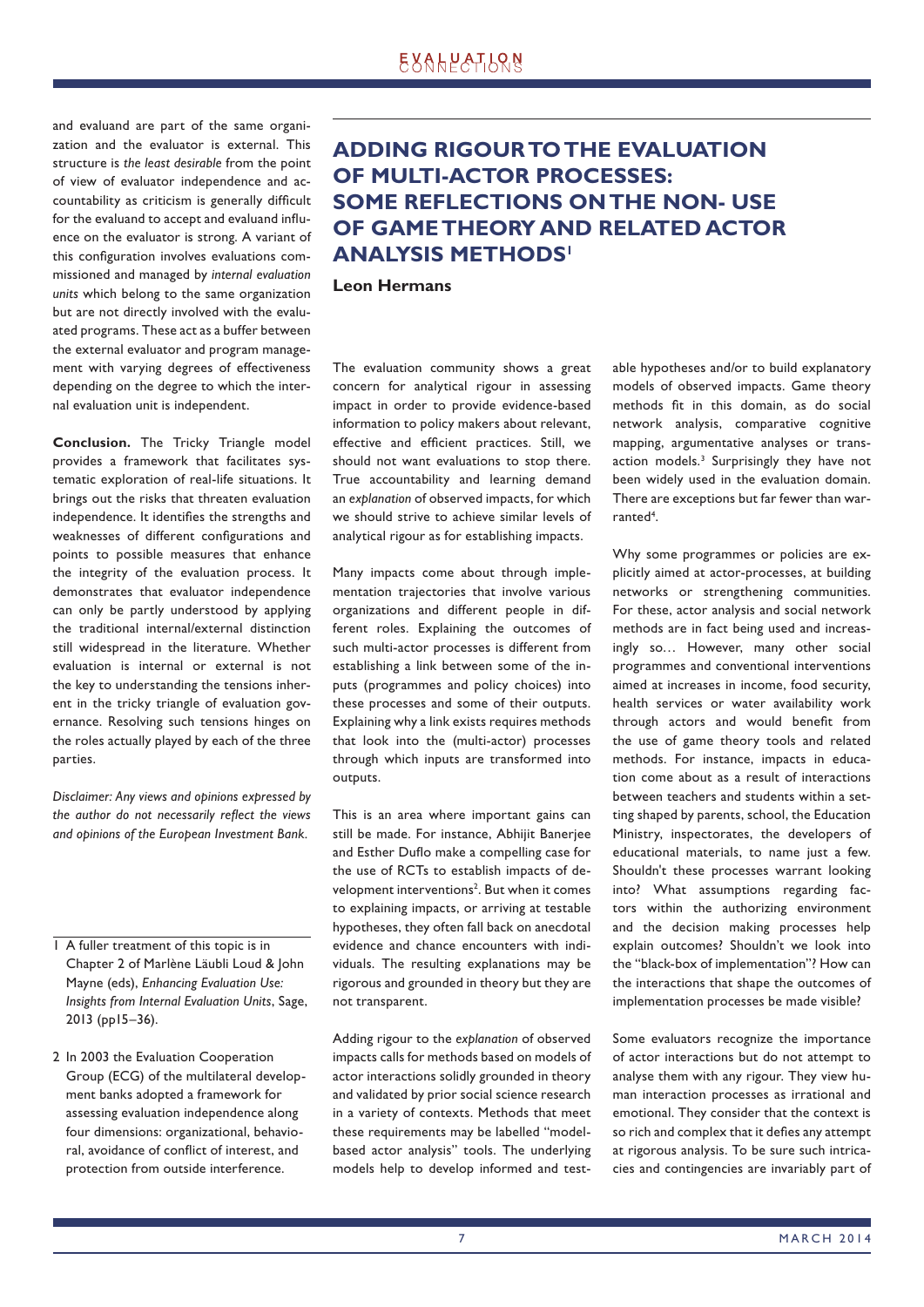the reality mix, and they limit the accuracy of any actor analysis. However, this should not be a reason to stop trying. Even if there is only a small amount of evidence at hand, structuring available information in a model (e.g. for a game theory model) would help logical reasoning. Such models can be useful through detecting flaws in reasoning or ruling out certain outcomes out of the full range of possibilities. It may suggest that we cannot expect a policy or programme to achieve certain outcomes, once we take into account key actors' motivations and constraints.

Another possible explanation underlying the neglect of game theory and related methods is that it is not favoured by standard evaluation processes<sup>5</sup>. Evaluation commissioners do not normally request evaluations that look into actor interactions, or make use of game theory and related approaches. Nor are evaluators prone to propose such methods. Some may be unaware of their existence, or may feel unskilled in their use. Others may see it is as risky since their intended audience is unfamiliar with or resistant to such methods. Their hesitation is understandable but game theory has been around for more than half a century and arguably predates contemporary evaluation practice. Important contributions to game

theory, network analysis and argumentative analyses were made in the 1950s and 1960s and they have long been standard analytical tools for such renowned policy analysis institutes as the RAND Corporation.

Why then aren't commissioners prone to request the use of such methods? And why aren't evaluators proposing these methods, even if not explicitly requested to do so? What underlies their reluctance to open up the black-box of implementation? This may well have to do, at least in part, with the well-known political dimension in evaluation. Decision-makers may not like to be confronted with the hidden motivations of their actions. They may prefer to contend that it is mainly the results that count. While they are ready to appropriate programme successes they tend to ascribe failures to others or to point to uncontrollable outside forces. In other words, explaining "why" may mean venturing into zones of potential discomfort. Thus and paradoxically game theory may well explain why game theory methods are rarely used in evaluation. It follows that evaluators intent on using game theory methods should adopt strategies that take account of the objective functions that animate programme stakeholders in order to help secure win-win outcomes and enhance public welfare.

- 1 This article draws on Hermans L., Cunningham S., and Slinger J, The usefulness of game theory for policy evaluations. *Evaluation*, Sage Publications, January 2014, vol. 20, no. 1: 10-25.
- 2 Banerjee, A.V. and Duflo E., 2011, *Poor Economics: A radical rethinking of the way*  to fight global poverty, Public Affairs, New York
- 3 For overviews of actor analysis methods see Hermans & Thissen, 2009 in European Journal of Operations Research, 196, pp. 808–818; and Hermans & Cunningham, 2013, in Thissen & Walker (Eds.) Public Policy Analysis, Springer, pp. 185–213.
- 4 Stakeholder analyses as part of the early or preparatory phase of an evaluation are fairly common and very useful but they serve a different purpose: they are not meant to explain observed programme outcomes or impacts. Similarly, participatory approaches help to involve actors and focus evaluations on issues of interest, but do not seek to analyse the actor interactions as source of explanation of outcomes and impacts.
- 5 This hypothesis is my interpretation of a judicious comment offered by an anonymous Evaluation journal peer reviewer.

## **LESSONS FROM PERFORMANCE MEASUREMENT IN ASSESSING RESEARCH**

**Sirkka Immonen and Leslie J. Cooksy**

In the past few decades performance measurement (PM) systems have been employed in the public sector with the aim of enforcing accountability and enhancing efficiency and effectiveness. PM has also been applied to research. Yet, the suitability of PM to research has been much debated, given that research is by its very nature exploratory, causality from activities to outcomes is uncertain and protracted, and often serendipity may lead to long term or unplanned effects.

The potential problems of PM, particularly if mechanisms of direct rewards and sanctions are put in place, include: perverse or unclear incentives; goal replacement away from the intended mission towards what is measurable; risk-avoidance; reduced ambition and innovation; less responsiveness to emerging opportunities; neglect of organizational learning; increased focus on competition, regulation and control; bureaucratization; and higher costs (Perrin, 1998, Smith, 1995, Van Thiel and Leeuw, 2002). Annual monitoring of performance indicators is a common practice in results-based management but in several respects, including research relevance, quality and intellectual influence,

research does not lend itself to effective monitoring through indicators (Cozzens, 1997; Feller 2002).

The experiences from a PM system applied to 15 autonomous international agricultural research centres of the Consultative Group for International Agricultural Research (CGIAR) are discussed by Immonen and Cooksy (2014)<sup>1</sup>. This paper presents a brief overview of the lessons. The CGIAR has distinctive features: it engages in research done in partnership with a range of stakeholders. Its research is aimed at development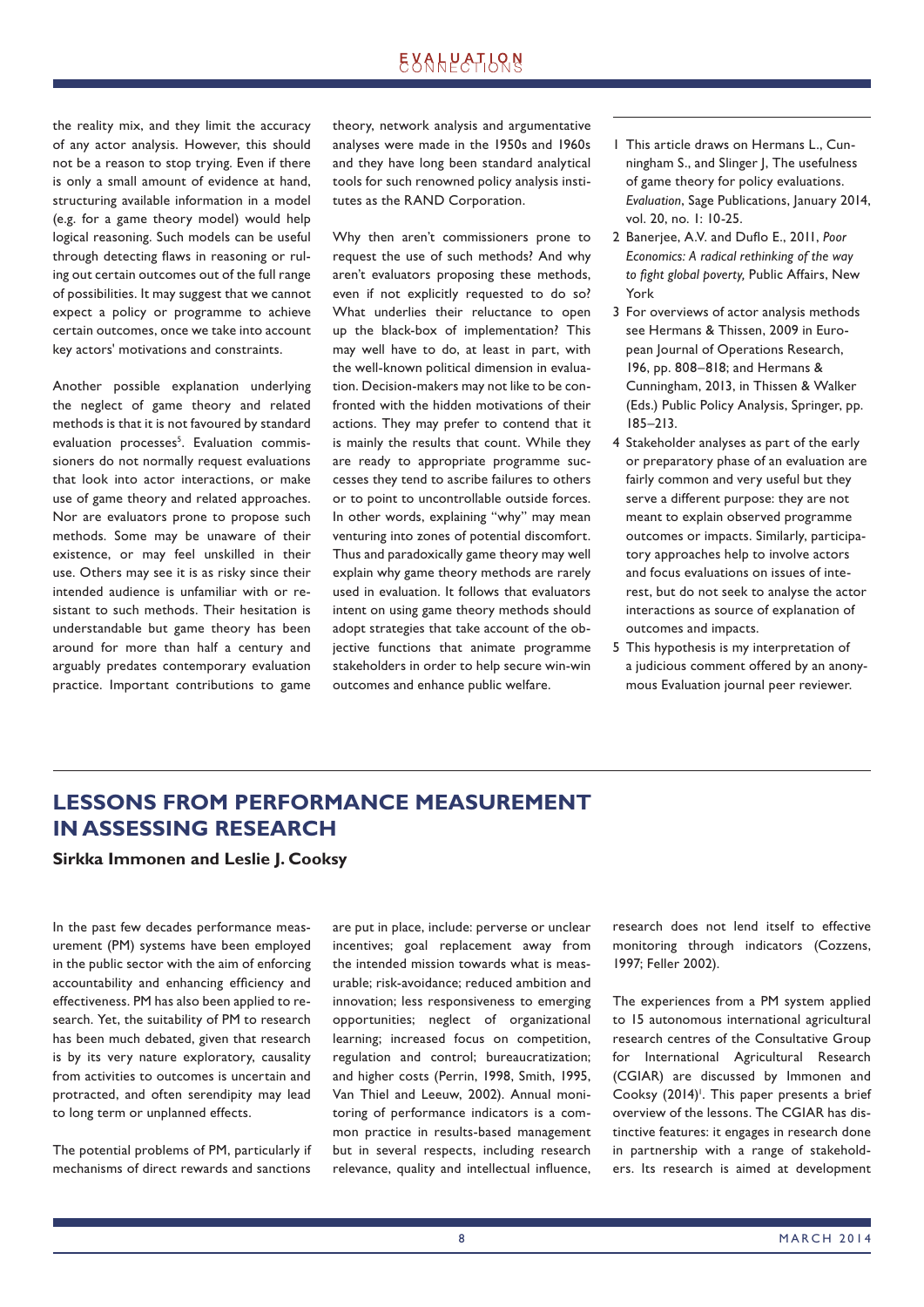outcomes and the resulting causal pathways are fundamentally complex and non-linear. There are complex interactions among many autonomous and strategic actors.

The PM system installed at CGIAR was intended to become part of a streamlined monitoring and evaluation system and to enhance transparency, accountability, learning, and decision-making, including decisions about future funding (CGIAR, 2003). Its introduction was seen as following a global trend aimed at improving efficiency and accountability for results. The actual experience, elaborated below, shows that: (i) the large year-to-year fluctuations that were observed were probably related to the selected indicators rather than reflecting actual performance, thus undermining the validity of conclusions about performance; (ii) the fact that the indicators influenced resource allocation among centres had a strong negative effect on the way the indicators were perceived; and (iii) the PM information was not used for evaluation.

The PM system, developed under the oversight of the World Bank, was initiated in 2005 and operated for six years. Its development and objectives are described by Iskandarani and Reifschneider (2008). It was designed to capture the entire chain of causality from resources and inputs to outputs, outcomes and impacts. All indicators were common to all research centres irrespective of their line of research (whether, for instance, policy, crop breeding, natural resource management or biodiversity conservation).

Selection of judicious results indicators equally applicable across the diverse centres proved challenging. In the timeframe of annual monitoring, actual research results could not be reported meaningfully. Therefore, indicators for outcomes and impacts focused on the outcome and impact culture, such as monitoring along the impact pathway and the rigor of impact assessment. Those indicators were nevertheless mis-interpreted among some donors as reporting actual results. For outputs, bibliometric measures of research, such as rate of publishing, impact factors of journals and citations are a very partial proxy of relevant outputs for mission-oriented research programs. Therefore, the indicator for outputs was initially a measure of each centre's achievement of its planned outputs (such as genetic materials, policy options, practices or capacity) targeted for the year of reporting. All centres reported near complete achievement of their output targets. This suggests that the selected output indicator generated perverse incentives since research always involves some risk of failure and degree of unexpected results, and it is not feasible to set a threshold for satisfactory achievement of outputs. Even an implicit expectation of full achievement of outputs may undermine the research process and discourage the identification of meaningful goals. It also potentially stifles the risk-taking behaviour that is essential to the scientific endeavour.

The results over six years showed strong annual fluctuation for most indicator results, which is typical in research. Notwithstanding the fluctuations and the acknowledged need to learn, and adjust the system, the results were presented to the donors annually for their use at face value. Intentionally, indicators had no benchmarks or targets so that donors could interpret the results and give weights to the indicators following their own predilections. At least one donor used the indicator results both for rating the centres as outstanding, superior or satisfactory and for determining its annual fund allocation on basis of its weighting of the indicators. While comprehensive conclusions cannot be drawn of the positive or negative effects of the PM experiment, its limited use by centres in decision-making, in evaluation and by donors (apart from one) suggests limited relevance. The fact that 13 out of 15 centres reported a drop in output achievement once the achievement-based output measure was moved out of the PM system, while achievement data were still collected, is a further indication that the indicator distorted incentives.

The centres identified several other pitfalls including lack of clarity regarding expected performance changes; misalignment between indicators and CGIAR's mission; promotion of parochial attitudes (single centre mindset); competition rather than partnership and collaboration; and risk of atomizing the centres' work rather than helping scale it up. Some centres indicated that the PM system helped direct more management attention to results: outputs, outcomes and impacts. However, for learning, there should

have been more internal analysis among researchers and managers of the linkages from activities to outcomes to increase their confidence on the performance measures. This is also emphasised by Poister (2010). Instead, donor requirement for accountability became the primary incentive for reporting on the results indicators.

There are inherent challenges in PM aimed at serving – with the same set of indicators and at the same time – multiple objectives, particularly accountability and learning, and multiple stakeholders, particularly research management and donors. Annual monitoring of some aspects of on-going research and operations is necessary and suited for management decisions and learning and for establishing data series for trends analysis, but of limited use for external audiences to act upon in a top-down process. Periodic studies of, for instance, adoption of new technologies and their effects on different beneficiary groups and environment are more appropriate for documenting results and generating lessons on the cause-effect linkages. For research that is aimed at changing both behaviour (for instance policymakers, farmers, consumers, market actors) and state (for instance natural resource flows, productivity, nourishment) such studies provide a more credible basis for judging the effectiveness of long-term research programs. However, short-term performance monitoring and retrospective studies for results monitoring should not replace or compete with evaluation; at best monitoring and evaluation are complementary (Lepori and Reale, 2012). Both monitoring and evaluation should support analysis of the program from design to outcomes where learning and evidence of achievement contribute to enforcing or adapting the theory underlying the program.

### **References**

CGIAR (2003) *Towards Designing a Performance Measurement System for the CGIAR*. Washington, DC: CGIAR Secretariat. http:// www.cgiar.org/www-archive/www.cgiar.org/ pdf/agm03/agm03bus\_wgpm\_report.pdf

Cozzens SE (1997) The knowledge pool: measurement challenges in evaluating fundamental research programs. *Evaluation and Program Planning* 20(1): 77–89.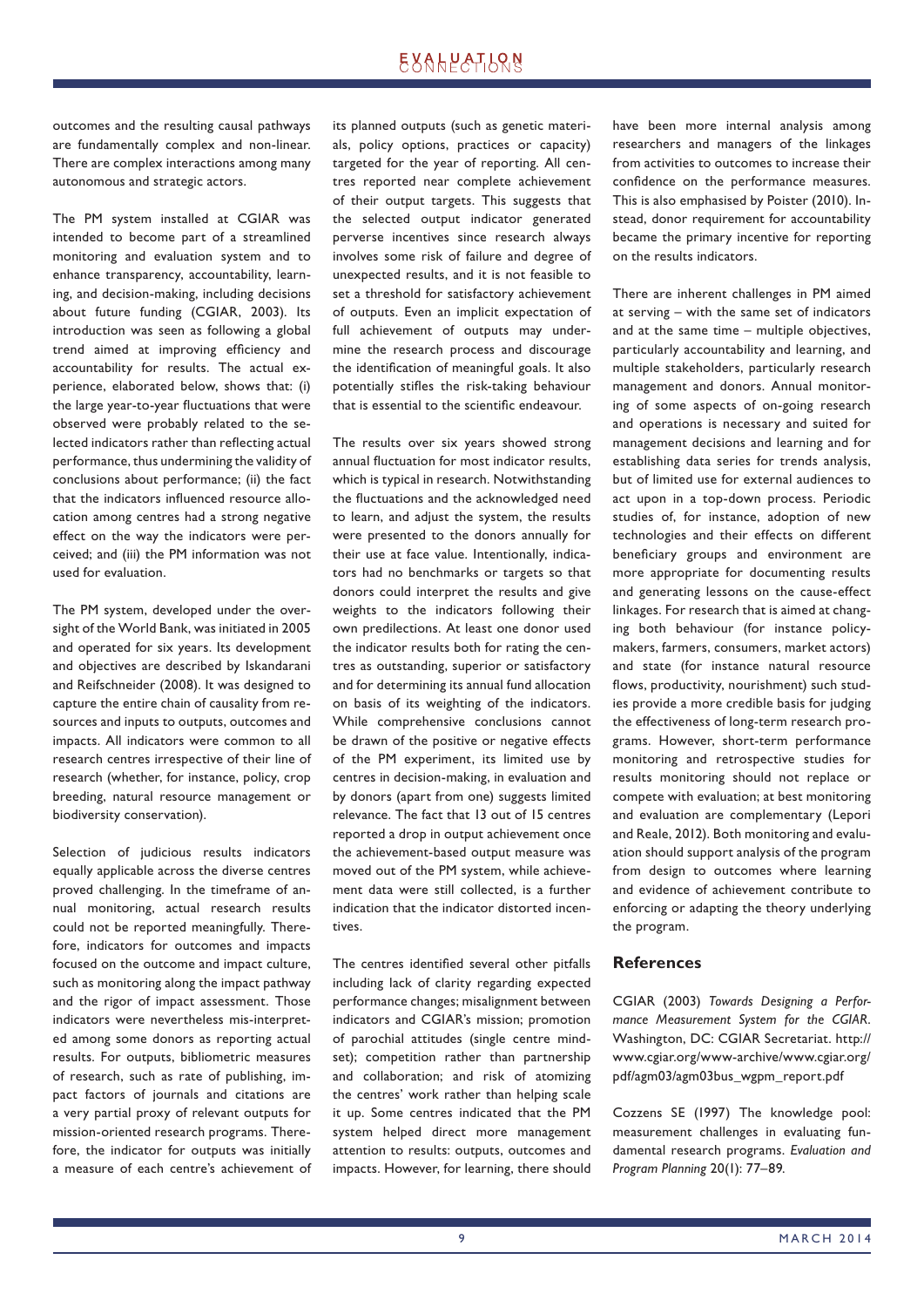Feller I (2002) Performance measurement redux. *American Journal of Evaluation* 23(4): 435–52.

Iskandarani, M. and Reifschneider, F.J.B. (2008). Performance measurement in a global program: motivation, new concepts and early lessons from a new system. *Science and Public Policy* 35(10): 745–55.

Lepori B and Reale E (2012) S&T indicators as a tool for formative evaluation of research programs. *Evaluation* 18(4): 421–465.

Perrin B (1998) Effective use and misuse of performance measurement. *American Journal of Evaluation* 19(3): 367–79.

Poister TH (2010) Performance measurement: Monitoring program outcomes. In: Wholey JS, Hatry HP and Newcomer KE (eds) *Handbook of practical program evaluation, 3rd edition*. Jossey-Bass: San Francisco, 100–24.

Smith P (1995) On the unintended consequences of publishing performance data in the public sector. *International Journal of Public Administration* 18(2–3): 277–310.

van Thiel S and Leeuw FL (2002) Public sector paradox. *Public Performance & Management Review* 25(3): 267–81.

1 Immonen, S. and Cooksy, L.L. (2014). Using performance measurement to assess research: Lessons learned from the international agricultural research centres. *Evaluation* 20(1):96–114.

# **EVALUATION USE IN THE ORGANISATIONAL CONTEXT – CHANGING FOCUS TO IMPROVE THEORY1**

**Steven Højlund**

### **Introduction**

Evaluation use is probably the most researched theme in the literature on evaluation and much of it confirms that evaluations rarely change policies. This constitutes a paradox, since the very objective of evaluation is to improve policy. And so, one may well ask, why evaluate if evaluation is not used after all?

### **Understanding the paradox**

Evaluation was born at a time of belief in a better world achieved through rational interventions and social engineering (Vedung, 2010). Therefore evaluation is inherently rationalist, causal and evolutionary in nature (Sanderson, 2000). The often-stated purpose of evaluation and its rationale are rooted in assumptions of rationality and causality. Evaluation is commonly conceived as a tool informing policy-makers and civil servants of what works and what does not. This causal relationship between evaluation and policy improvement is apparent considering mainstream definitions of evaluation: '[evaluation *is] systematic inquiry leading to judgements about program (or organisation) merit, worth,*  and significance, and support for program (or *organisational) decision making'* (Cousins et al., 2004: 105; see also Vedung, 1997).

It is clear from the above that evaluation use is an intrinsic part of the evaluation process. However, this brings out a logical paradox since most evaluations are unused and cannot therefore be called evaluations according to the definition. The root of the paradox lies in the fact that most evaluation models use the logic of cause and effect (see e.g. Mark and Henry, 2004: 38). This is ontologically and epistemologically linked to realist and positivist understandings commonly found in classical economic thinking and rational choice theory where all actors are perceived to be in rational pursuit of goal-attainment through utility-maximising behavioural patterns (Sanderson, 2000). In turn these assumptions contain an underlying positive and evolutionary assumption of progress and social betterment as the ultimate objective of evaluation (Mark and Henry, 2004).

### **What about the justificatory uses?**

The fundamental assumption of linear cause and effect is intrinsically linked with instrumental use: ideally, evaluation improves policy through the instrumental application of an evaluation's results (conclusions and recommendations) to improve policy. However, there is a logical problem between the general assumption of linearity towards social betterment and the fact that evaluations are also used to justify policies and organisations. There is no doubt that justificatory uses exist and should be kept as separate use categories apart from instrumental uses. Nevertheless, it is very hard to argue that symbolic and legitimising use of evaluation lead to social betterment. For example, water quality is not improved because an aid organisation uses evaluation to legitimise itself. The argument of rationality would need to be stretched very far to argue that symbolic and legitimising evaluation use can actually improve living conditions for human beings through learning etc.

Contrary to the main assumption that evaluations are undertaken to improve policies, evaluating organisations or actors are likely to have mainly justificatory uses in mind for their evaluations. It seems that the evaluation literature empirically has recognised justificatory uses, but theoretically has disregarded the implications of this acknowledgement for the overall rationalist and causal foundation of evaluation thinking.

### **Paradox – and so what?**

The paradox explained above is well described by the literature on evaluation use. However, it remains to be seen how justificatory use types can be properly integrated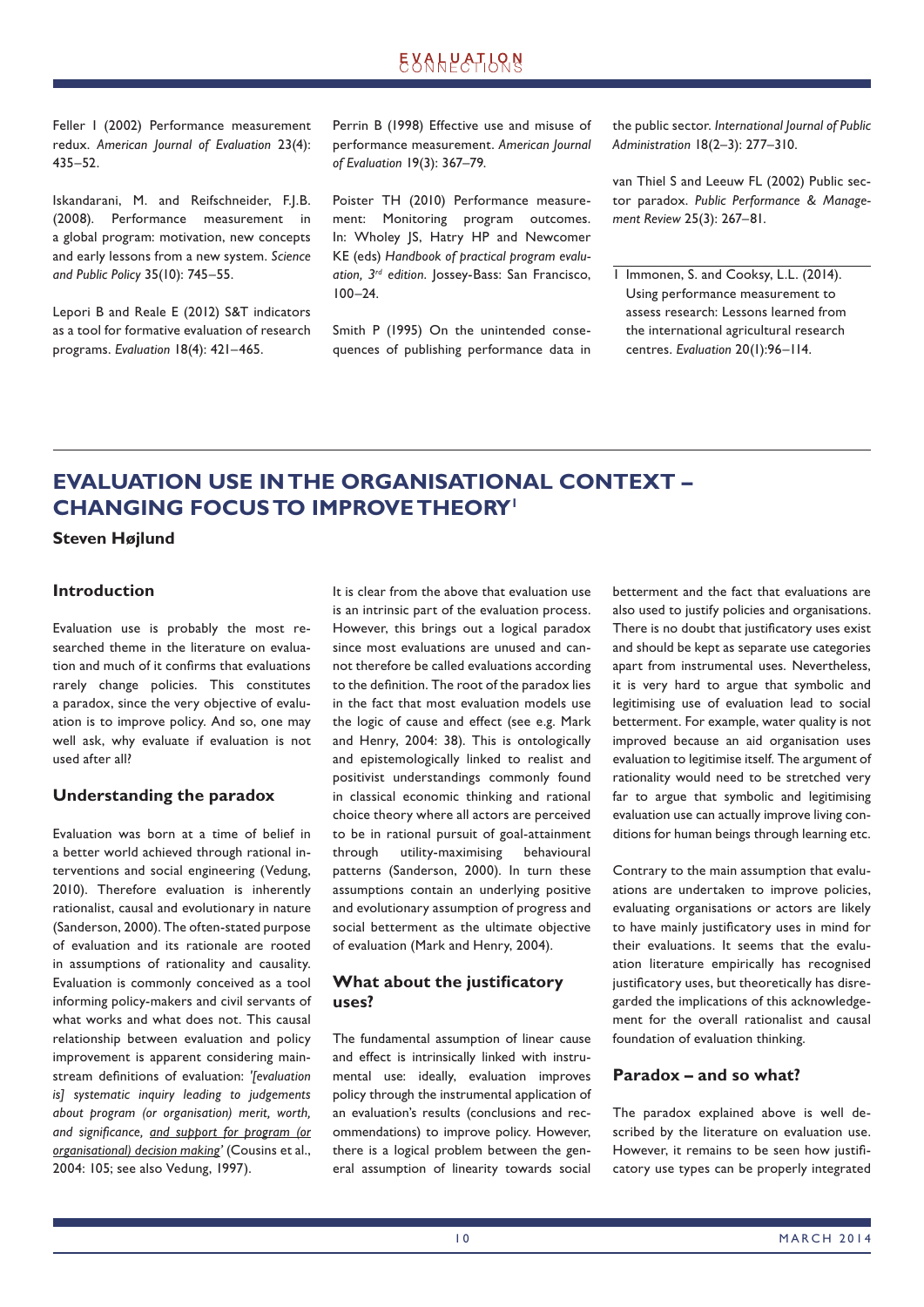into a model of evaluation use. It seems unsatisfactory to empirically acknowledge justificatory uses of evaluation and widespread non-use of evaluations while not having a good explanation for the phenomena.

The problem might be that the evaluation use literature often focuses on the evaluation itself – its implementation, its outputs, its conditioning factors, etc. – and largely ignores the organisational context. However, on the organisational level, there might be forces at play that are so strong that they overrule a persuasive evaluation result and cancel instrumental use.

In this article, the claim is that organisational factors are more important, in terms of explaining evaluation uses and non-uses, than the evaluation literature so far has acknowledged. It is argued that an organisation's concerns of its external legitimacy are likely to have priority over evaluation findings and thus in certain cases lead to non-use of these findings no matter how relevant they might be to the organisation.

### **Looking for a solution**

Selznik (1949) and a large number of later 'institutional' studies observed that organisations act contrary to the rational utilitymaximising behaviour that is expected *and contrary* to the objectives organisations set themselves. Instead, organisations mostly act according to norms and values in their environment in order to legitimise themselves (Scott and Meyer, 1994). This is particularly the case if the organisation perceives itself to be operating in an unstable environment, where there is uncertainty about the distribution of resources between itself and rival organisations. DiMaggio and Powell (1991: 190) argue that organisations are concerned with reducing uncertainty and stabilising social relations and thus not primarily with maximising power or maximising outputs as, for example, a rational-choice perspective would be arguing. Hence, symbolic and legitimising uses of evaluation are in line with the most basic argument of organisational institutionalism that organisations have a need to legitimise themselves in order to survive as organisations.

The institutional context influences evaluation use and the organisational context has not received the attention this article claims it should have with regard to explaining evaluation use. Similarly, Boswell (2008: 473) argues that: *'Any account of how organizations use knowledge will inevitably be premised on a theory of organizations: a set of claims about the sources and nature of organizational interests, and how these translate into organizational action.'* Along the lines of that argumentation, the argument put forward here is that evaluations are almost exclusively embedded in organisational contexts one way or the other.

Typically, evaluations are procured by organisations, carried out by organisations (enterprises or teams of individuals), may be read and acted upon by a third organisation, etc. Nevertheless, the majority of literature on evaluation use focuses on identification of uses, influence and factors and conditions related to the evaluation. Hence, as Ledermann (2011: 160) argues, maybe *'it is time to*  abandon the ambition of finding "the important" *characteristic for use and to adopt a focus on context-bound mechanisms of use instead.'*

### **Conclusion**

This brief article investigates one of the old paradoxes of evaluation use, namely that evaluations are rarely contributing to policy-making even though this is the main reason for undertaking them<sup>2</sup>. The paradox consists of a logical inconsistency between, on the one hand, the causal assumption that evaluation leads to policy-improvements, and on the other hand, that the empirical literature displays the widespread prevalence of non-use and justificatory uses that do not lead to policy-improvements or social betterment.

We learn that: I) justificatory use types and non-use need to be better integrated into a theory of evaluation use; and 2) that a theory of evaluation use should take into consideration the organisational and institutional context of the evaluating organisation.

### **References**

Boswell C. (2008) The political functions of expert knowledge: knowledge and legitimation in European Union immigration policy. *Journal of European Public Policy* 15: 471–488.

Cousins JB, Goh SC, Clark S, et al. (2004) Integrating evaluative inquiry into the organisational culture: A review and synthesis of the knowledge base. *The Canadian Journal of Program Evaluatio*n 19: 99–141.

DiMaggio PJ and Powell W. (1991) Introduction. In: Powell WW and DiMaggio PJ (eds) *The new institutionalism in organizational analysis.* Chicago: University of Chicago Press, 1–38.

Ledermann S. (2011) Exploring the necessary conditions for evaluation use in program change. *American Journal of Evaluation* 33: 159–178.

Mark MM and Henry GT. (2004) The Mechanisms and Outcomes of Evaluation Influence. *Evaluation* 10: 35–57.

Sanderson I. (2000) Evaluation in Complex Policy Systems. *Evaluation* 6: 433–454.

Scott RW and Meyer JW. (1994) *Institutional environments and organizations: Structural complexity and individualism*, Thousand Oaks: SAGE Publications.

Selznik P. (1949) *TVA and the Grass Roots*, Berkeley: University of California Press.

Vedung E. (1997) *Public Policy and Program Evaluation*, New Brunswick: NJ: Transaction Publishers.

Vedung E. (2010) Four Waves of Evaluation Diffusion. *Evaluation* 16: 263–277.

<sup>1</sup> This article is based on an article issued in a Special Issue of Evaluation: Højlund, Steven (2014) Evaluation use in the organizational context – changing focus to improve theory. SAGE: *Evaluation* 20 (1)

<sup>2</sup> A full elaboration of this argument is included in the Special Issue of Evaluation: Højlund, Steven (2014) Evaluation use in the organizational context – changing focus to improve theory. SAGE: *Evaluation* 20 (1)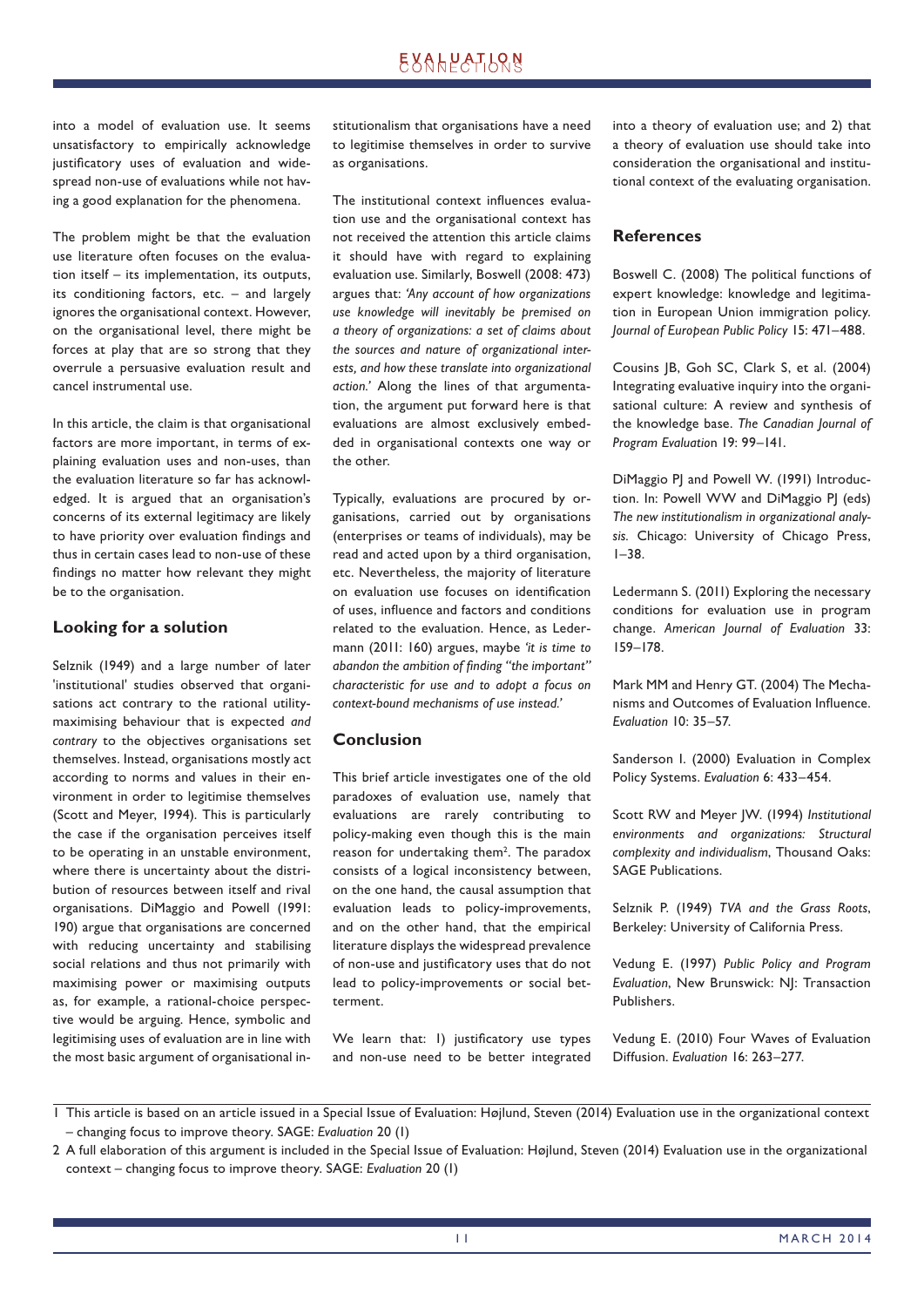# **CHALLENGES OF EVALUATING ENVIRONMENT IN INTERNATIONAL DEVELOPMENT**

**Juha I. Uitto** 

Evaluation of environment in international development poses specific challenges. Some of these stem from the specificities of environmental phenomena and are thus common to evaluating any environmental programme (Birnbaum and Mickwitz, 2009). These may include factors, such as the different time horizons for observing changes in natural and social systems, exacerbated by the often short policy and programme cycles; or the disparities in geographical scales as environmental problems, such as deforestation or climate change, often do not match jurisdictional boundaries. There are also issues pertaining to data availability, especially at the local level. Furthermore, climate change necessitates a greater focus on risk, uncertainty and complexity (Picciotto, 2007). Because of these and other factors, environmental programmes in complex situations do not easily lend themselves to experimental or quasi-experimental designs (Vaessen, 2011). It has been suggested that a two-system evaluand approach that takes into account the different temporal and spatial frames of the human and natural systems may be appropriate (Rowe, 2012).

In evaluating environment in the international development context, it is essential to move beyond individual interventions, while project and programme evaluations will continue to be important for accountability. Evaluation must address the 'micro-macro paradox,' i.e. that while many individual interventions seem to be successful, there is little to show by way of solving the larger problems at national and global levels. Global environmental degradation and climate change fall into this category (van den Berg, 2011). There is a need to frame evaluation questions in terms of whether the interventions make adequate contributions at the macro level and whether the programmes and projects support national development efforts. International development agencies also have a responsibility to contribute to broader goals and sometimes there are tensions between local, national and global priorities.

Two concrete cases are highlighted to demonstrate the above challenges in practice. The United Nations Development Programme (UNDP) is one of the main implementing agencies of projects funded by the Global Environment Facility (GEF). While it can be argued convincingly that environmental and development issues are closely related, there is a clear difference in the mandates of the two entities. UNDP's main mandate pertains to sustainable human development and poverty reduction in the countries it works in; the GEF goal is to address global environmental issues (including biodiversity conservation and climate change mitigation), while supporting sustainable development at the national level. The tendency of UNDP country programmes to substitute work on local environmental issues—such as sustainable management of natural resources and energy at the local level—with projects funded by the GEF has been found to have the effect of distancing environmental programming from the poverty reduction focus. The presence of this gap in integration has significance for evaluating UNDP work at the country level. It is important to be explicit about what we evaluate against. As worthy as both UNDP and GEF goals and mandates are, they are not identical. It is thus not adequate to evaluate GEF-funded projects implemented by UNDP only in relation to how they contribute to the generation of global environmental benefits. The expected value added by UNDP should be manifested in complementarities between the global, national and local benefits achieved through integrated programming.

The question of local versus global benefits is pertinent in the context of the GEF Small Grants Programme (SGP), also implemented by UNDP. Launched in 1992, SGP has funded over 17,000 projects in more than 120 countries providing direct support to local communities to take action in the global environmental focal areas. SGP being a GEF-funded programme, there has been a demand to measure its results at the aggregate level with regard to biodiversity conservation, carbon emissions avoided, international waters, land degradation and sustainable forest management, and chemicals management. The feasibility and meaningfulness of such aggregation can, however, be questioned, in particular because monitoring and collecting this data from the thousands of small community projects is very burdensome and by necessity based on self-reporting. Evaluative evidence suggests that SGP projects have allowed communities to move towards sustainable use of their resources and to embark on economic development activities that benefit both the communities and the environment. It would appear fair to include the results on the wellbeing and livelihoods of poor and vulnerable communities, as well as the replication and scaling up of the projects and approaches, into the evaluation of its results. This would give a better sense of the overall impact SGP has had beyond its direct investment into global environmental benefits. Arguably, the most significant impact could be achieved through policy influence.

Challenges of attribution become harder the further the results are distanced from the direct activities under the control of the programme. This does not mean that it is impossible to conduct rigorous evaluations. Theory-based approaches can be helpful in determining the contribution of the intervention, but it is also important to focus on unintended results and barriers to success (Woerlen, 2013) in order to understand what works, why and under what circumstances.

Aggregation of results to the global level is particularly challenging where an organization operates in a decentralized manner in many countries or areas, like UNDP or SGP.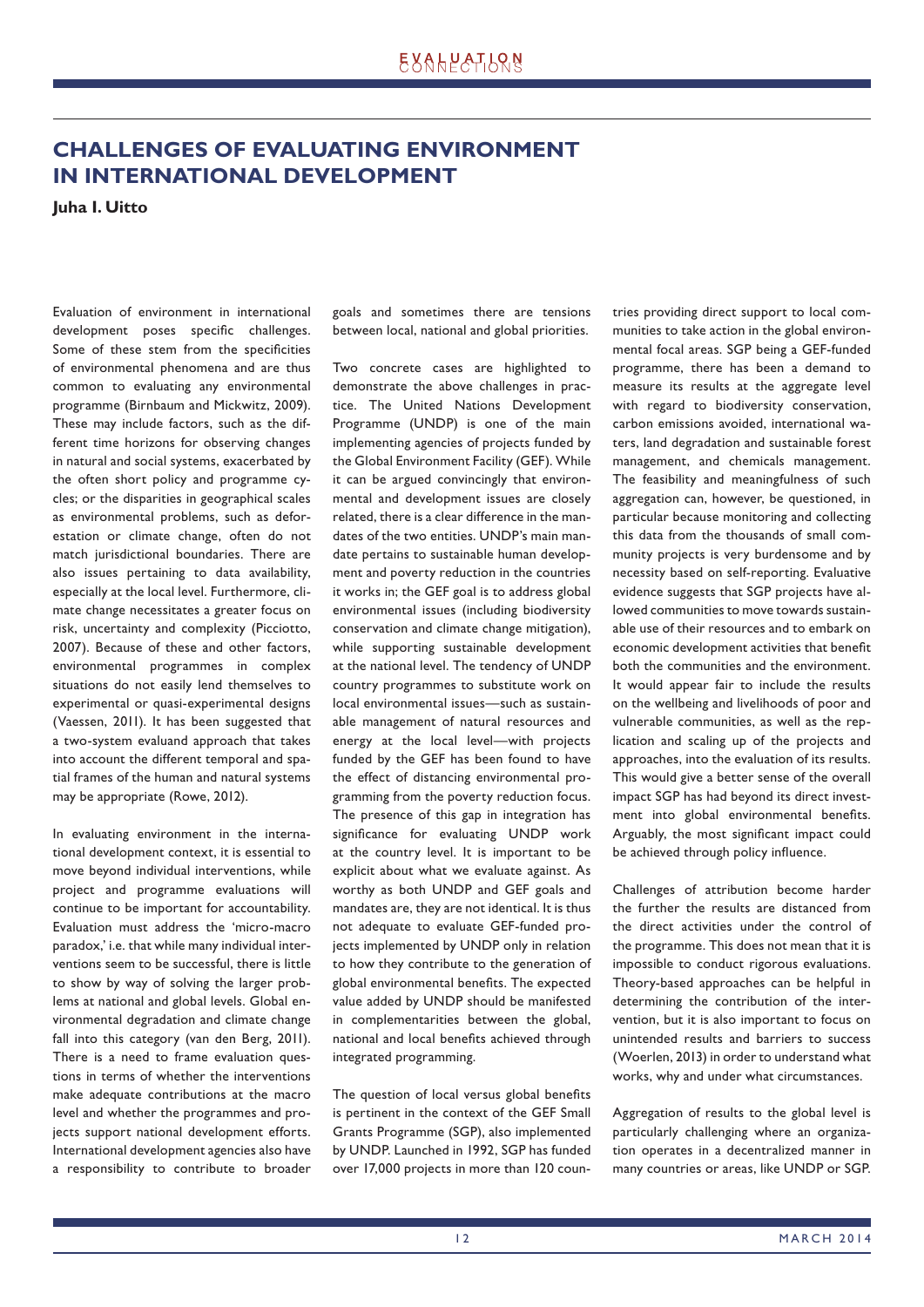Programmes and approaches need to be tailored to local contexts to be effective and they seldom should follow exactly the same format, even when aiming at the same goal, such as biodiversity conservation. It is possible to aggregate project outputs, but aggregating the broader results and outcomes is difficult.

It is also important to be clear at what levels we seek to verify results and impact. These can be defined at different levels ranging from the direct results that can be attributed to an intervention, to the higher level of results that may reduce the environmental stressors, to the final impact on the ecosystem. In the cases described above, evaluation focuses largely on the middle ground: the important social, economic, organizational and institutional dimensions that will eventually lead to positive changes at the ecosystem level.

In a constant pursuit for enhanced robustness of its approaches and methodologies, the Evaluation Office of UNDP tackles these issues in its programmatic evaluations at the country, regional and global levels. For further elaboration of the above arguments, please refer to an article in *Evaluation* (Uitto, 2014). All UNDP evaluation reports and management responses are publicly available at http://erc.undp.org.

### **References**

Berg, R.D. van den. 2011. Evaluation in the context of global public goods. *Evaluation* 17(4): 405–415.

Birnbaum, M. and P. Mickwitz, eds. 2009. *Environmental Program and Policy Evaluation: Addressing Methodological Challenges. New Directions for Evaluation* No. 122. San Francisco: Jossey-Bass.

Picciotto, R. 2007. The new environment for development evaluation. *American Journal of Evaluation*, 28(4): 509–521.

Rowe, A. 2012. Evaluation of natural resource interventions. *American Journal of Evaluation*, 33(3): 382–392.

Vaessen, J. 2011. Challenges in impact evaluation of development interventions: Randomized experiments and complexity. In: Forss, K., M. Marra and R. Schwartz, eds., *Evaluating the Complex: Attribution, Contribution, and Beyond*. New Brunswick and London: Transaction Publishers, 283–313.

Uitto, J.I. 2014. Evaluating environment and development: Lessons from international cooperation. *Evaluation*, 19(1).

Woerlen, C. 2013. The theory of no change. *Evaluation Connections*, September 2013, 9–10.

# *SISTEMATIZACIÓN:* **WHAT'S THAT? INTRODUCING A MULTI-STAKEHOLDER, REFLEXIVE ACTION-LEARNING EVALUATION APPROACH.**

### **Esteban Tapella and Pablo Rodríguez-Bilella**

A wide range of Latin American development experience is insufficiently known or not properly valued. Beyond facts, specific events or data they consist of vital processes that combine objective and subjective dimensions of diverse socio-historical realities, contextual conditions, particular situations, actors´ actions, perceptions and interpretations, results and effects, and their interrelation.

Conventional evaluation approaches have applied linear cause-effect logic models focused on measuring performance and success in their attempt at demonstrating accountability to external authorities. These evaluations often come up short because development interventions are multifaceted involving different actors, interests and values. They constitute complex systems that emerged following turbulent scenarios so that many factors are likely to shape their outcomes whether or not they were intended by the project.

In most cases the protagonists consider that learning is as important if not more important than accountability. A rich evaluation literature confirms that in such circumstances traditional evaluation practice cannot readily capture or map the complex systems dynamics and interdependencies (Patton, 2010; Funnell and Rogers, 2011; Williams and Hummelbrunner, 2010). This is where *sistematización* comes in. Its record over the past forty years deserves greater recognition.

The *sistematización* approach is a multistakeholder evaluation tool that emphasises in-depth comprehension of processes and shared learning among the participants of development experiences as they unfold. The approach is based on the notion that experiences can be used to generate on-going understanding(s), and that lessons learned in real-time can improve both ongoing implementation and contribute to a wider body of knowledge.

Given its sharp focus on practice and despite its deep roots and long history the *sistematización* approach has not generated a full or formal prescriptive theory. This problem is not unique to Latin America. Other developing regions have also failed to disseminate effectively their comprehensive approach to development and their distinctive approach to evaluation. Thus the second edition of "Evaluation Roots" (Alkin 2012) lacks a chapter on development evaluation theories nurtured within low or middle income countries. In a recent article we explored the *sistematización* approach (Tapella and Rodriguez-Bilella, 2014). We will highlight here its main characteristics.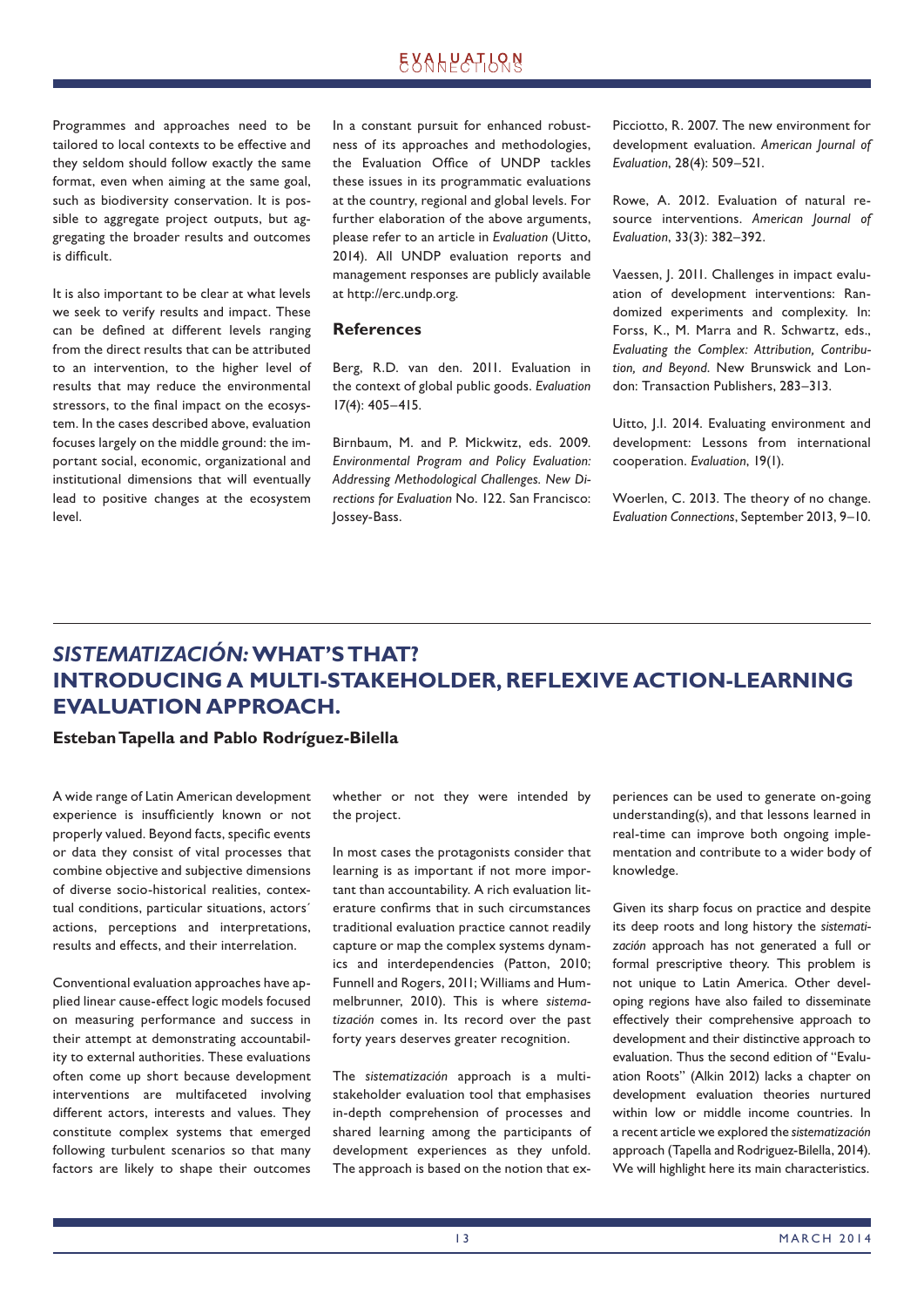Although much reflection and work has gone into refining it as a method and more recently to describe its history and roots, the dialogue and interaction of *sistematización* with other evaluation approaches has been quite limited. Due to its practical origins, its links with social science theory have not always been made explicit albeit several authors have noted its affinity with dialectical materialism. On the other hand its potentially fruitful links with systems thinking have yet to be explored.

At the heart of systems thinking – closely linked with complexity theory and its concepts – lies the notion that making sense of the world implies approaching it as a whole and to embrace its interrelationships, instead of dismembering it into its component parts and analysing them in isolation. *Sistematización* shares with systems thinking a reluctance to adopt linear cause-effect logic models. Instead it seeks to capture and map the unique complex dynamics and interdependencies that influence outcomes in specific cases.

In general terms, *sistematización* is the participatory process of on-going description, analysis and documentation of the different aspects of a specific development intervention or experience: its actors, actors' interaction, results, outcomes, impacts, and problems. *Sistematización* is carried out with the active participation of the agents closely involved with the intervention, in order to draw lessons to improve the efficiency and effectiveness.

*Sistematización* involves a critical reconstruction and interpretation of a development experience, aimed at explaining the distinctive logic of the intervention, the external and internal factors that influenced it, and why it produced the results it did (lara, 2006). The *sistematización* method attempts to identify lessons from the experience by describing, organising and analysing a development activity's theory of change and the project approach, the institutional, social and historical context, the relationship between local and external actors, and describing the organizational process, including obstacles and facilitators as well as results and impacts of the experience (Morgan and Quiroz, 1988).

Mutli-stakeholder involvement is crucial in any *sistematización* process, since critical reflection and the identification of lessons cannot be achieved in isolation. It needs to be accomplished with partners and communities. They bring new dimensions and interpretations to the learning process. They contribute narratives that capture the stories of how they lived their experience. The composite of these stories constitutes the multifaceted story of the development intervention. This story is told and heard by all the actors involved. Through interpretation and storytelling *sistematización* empowers stakeholders. In *sistematización*, the boundaries between the inquirer and the object of inquiry become porous and fluid.

*Sistematización* as a method proposes shared and participatory group dynamics. It creates a space where people can share, confront, and discuss opinions based on mutual trust. They critically engage in diverse interpretations of the development experience and generate mutual and collective learning. Thus it embodies a multi-stakeholder participatory approach requires that ensures that the voices of all are heard and if necessary amplified especially the poor and excluded.

In this way *sistematización* creates space for all actors to be heard and fully represented in the construction of the story – and its reconstruction. As a method it helps project staff and stakeholders to carefully track and reflect on meaningful moments and illuminating events in the project's life thus reliving shared experience and producing new knowledge.

### **References**

Alkin MC (ed) (2012) *Evaluation roots* (2nd ed.). Thousand Oaks, CA: Sage.

Carden F and Alkin MC (2012) Evaluation Roots: An International Perspective. *Journal of MultiDisciplinary Evaluation*, 8(17).

Funnell SC and Rogers PJ (2011) *Purposeful Program Theory: Effective Use of Theories of Change and Logic Models*. San Francisco: John Wiley/Jossey-Bass.

Jara O (2006) *Theoretical and Practical Orientations for systematization of experiences*, Electronic Library about Experiences *Systematization*: www.alforja.or.cr/sistem/biblio. html. Accessed: 23 May 2013.

Morgan-T ML y Quiroz T (1988) 'Acerca de la Sistematización', en *'La Sistematización de la Práctica: Cinco Experiencias con Sectores Populares'*. Buenos Aires, Argentina: HU-MANITAS-CELATS.

Patton MQ (2010) *Develomental Evaluation*. New York, NY: Guilford Press.

Tapella E and Rodriguez-Bilella P (2014) Shared learning and participatory evaluation: the *sistematización* approach to assess development interventions. *Evaluation* 20 (1) 115–133.

Williams B and Hummelbrunner R (2010) *Systems Concepts in Action: A Practitioner's Toolkit*. Stanford, California: Stanford University Press.



11th EES Biennial Conference Evaluation for an **Equitable Society** 

**Convention Centre Dublin, Ireland, 1–3 October 2014**

Pre-conference workshops 29–30 September 2014



Independence, Partnership, Participation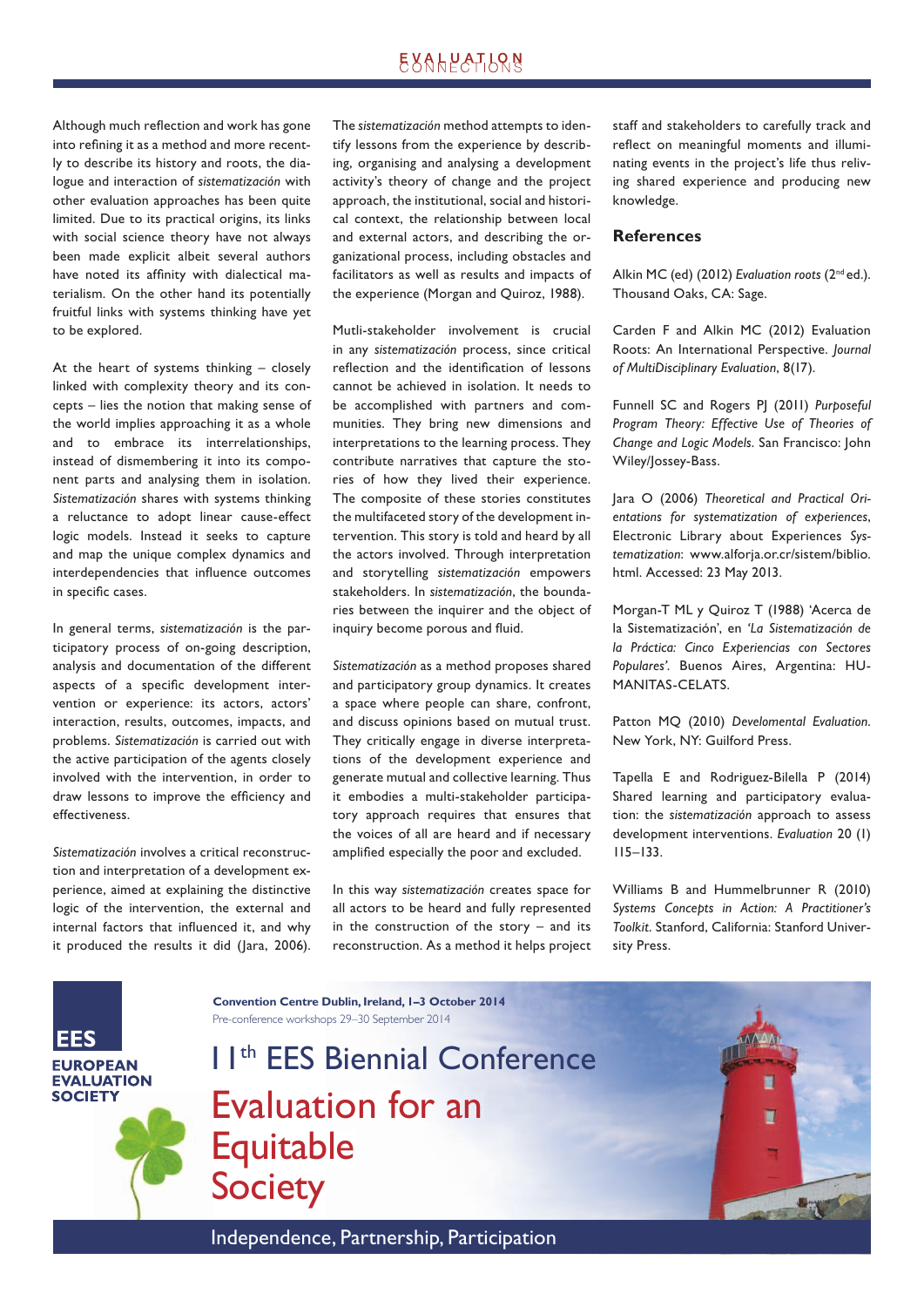### **EVALUATION NEWS**

# **HAVE YOU PARTICIPATED IN AN EVALUATION THAT INFLUENCED PEOPLE'S LIVES AND / OR LED TO SOCIAL BETTERMENT?**

**Send in a** *Story Submission Form* **by April 15, 2014 for a chance to have your evaluation profiled in an international collection of stories about evaluations that make a difference.**

*Evaluations that Make a Difference: Stories from around the world* is a recipient of an EvalPartners Innovation Challenge Award. The project's purpose is to demonstrate to evaluation users (e.g. governments and international organizations, NGOs and advocates) how evaluation can truly be a force for positive change. It will also help evaluators gain insight into evaluation approaches that can influence use and impact. In May 2014, one to three stories will be selected from each of five regions: Europe, Africa, North America, Asia and Australasia. During the Story Development Phase (June – October 2014) the winning stories will be further developed, using engaging story development techniques. The final stories will be shared through an online platform during EvalYear 2015.

**For more information, visit the Project website – www.evaluationstories.wordpress.com – and download the Call for Stories background document.** 

# **THE AUTHORS**

### **Leslie Cooksy**

is the Evaluation Director at Sierra Health Foundation in Sacramento, California. She has served as president of the *Ameri-*



*can Evaluation Association* and Associate Editor and Editor of the Ethical Challenges section of the American Journal of Evaluation. From 2004–06, she was a member of the Standing Panel for Monitoring and Evaluation of the Consultative Group on International Agricultural Research.

### **Leon Hermans**

is an assistant professor in policy analysis at the Faculty of Technology, Policy and Management of Delft University of Technology



in the Netherlands. Previously, he worked as an associate professional officer at the Food and Agriculture Organization of the UN in Italy. His research focuses on methods and approaches for monitoring and evaluation in multi-actor systems. Areas of interest are water and environment, as well as international development.

### **Steven Højlund**

is a Ph.D.-candidate at the Copenhagen Business School specializing in evaluation use and learning from evaluation practices

in the European Union. Steven holds a MA in Political Science from the University of Copenhagen and a MA of European Studies from the College of Europe. He has five+ years experience with EU evaluations and policy analysis for COWI Consult in Copenhagen

#### **Sirkka Immonen**

is Senior Evaluation Office working for the CGIAR's Independent Evaluation Arrangement. In 1999–2013 she worked for

the CGIAR's science advisory body coordinating institutional and program evaluation in



the international agricultural research centres of the CGIAR. She was also involved in designing a performance measurement system for research and analysis of performance results.

#### **Robert ('Bob') Picciotto,**

(UK) Professor, Kings College (London) was Director General of the World Bank's Independent Evaluation Group from 1992 to



2002. He previously served as Vice President, Corporate Planning and Budgeting and Director, Projects in three of the World Bank's Regions. He currently sits on the United Kingdom Evaluation Society Council and the European Evaluation Society's board. He serves as senior evaluation adviser to the International Fund for Agricultural Development and the Global Environment Fund. He is also a member of the International Advisory Committee on Development Impact which reports to the Secretary of State for International Development of the United Kingdom.